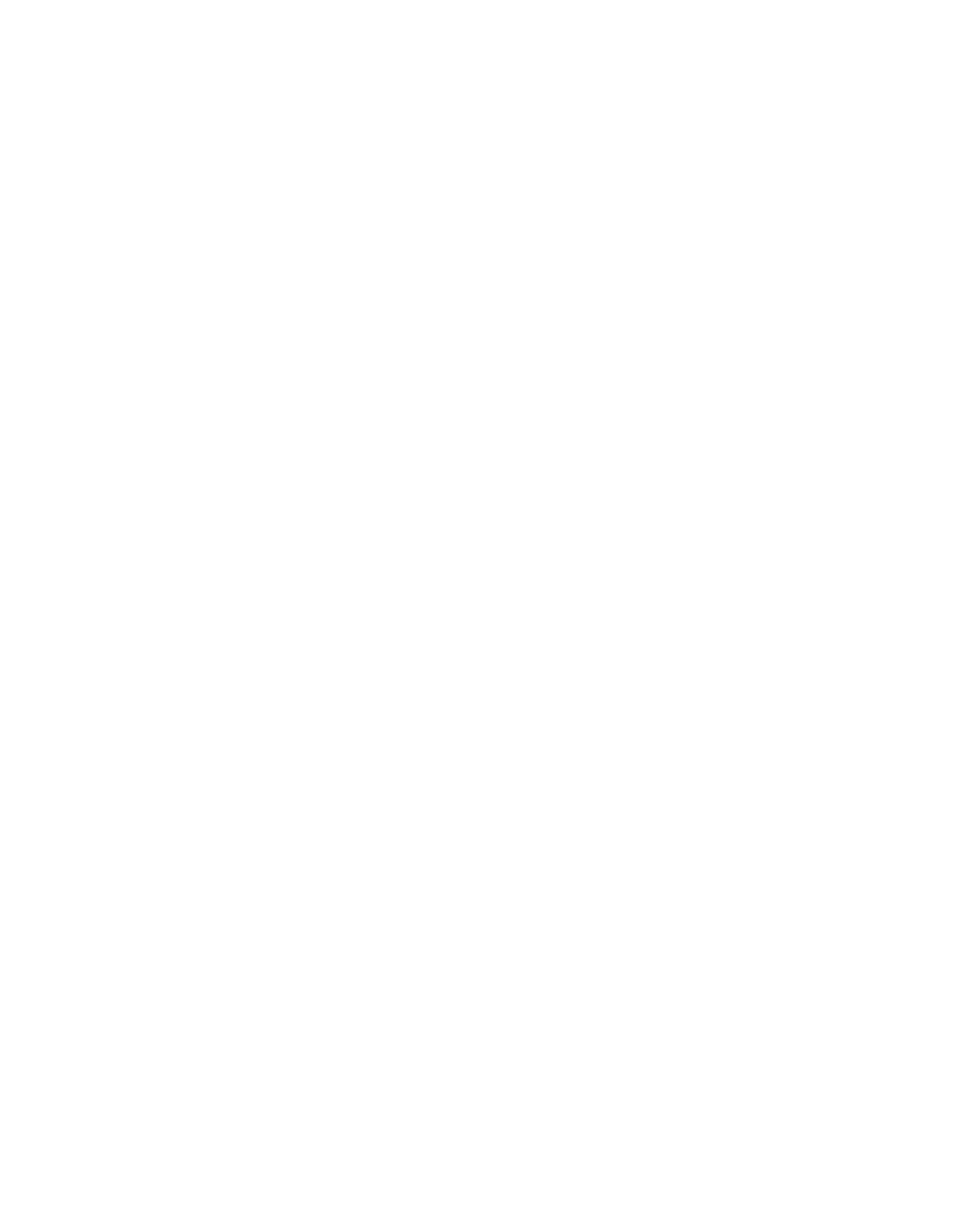## **TABLE OF CONTENTS**

| <b>ARTICLE 1</b>  |                                                |  |
|-------------------|------------------------------------------------|--|
| <b>ARTICLE 2</b>  |                                                |  |
| <b>ARTICLE 3</b>  |                                                |  |
| <b>ARTICLE 4</b>  |                                                |  |
| <b>ARTICLE 5</b>  |                                                |  |
| <b>ARTICLE 6</b>  | TERMINATION AND SUSPENSION OF THE AGREEMENT  7 |  |
| <b>ARTICLE 7</b>  |                                                |  |
| <b>ARTICLE 8</b>  |                                                |  |
| <b>ARTICLE 9</b>  |                                                |  |
| <b>ARTICLE 11</b> |                                                |  |
| <b>ARTICLE 12</b> |                                                |  |
| <b>ARTICLE 13</b> |                                                |  |
| <b>ARTICLE 14</b> |                                                |  |
| <b>ARTICLE 16</b> |                                                |  |
| <b>ARTICLE 17</b> |                                                |  |
|                   |                                                |  |

**APPENDIX A** 

**APPENDIX B** 

**APPENDIX C** 

**PROJECT SCOPE STATEMENT**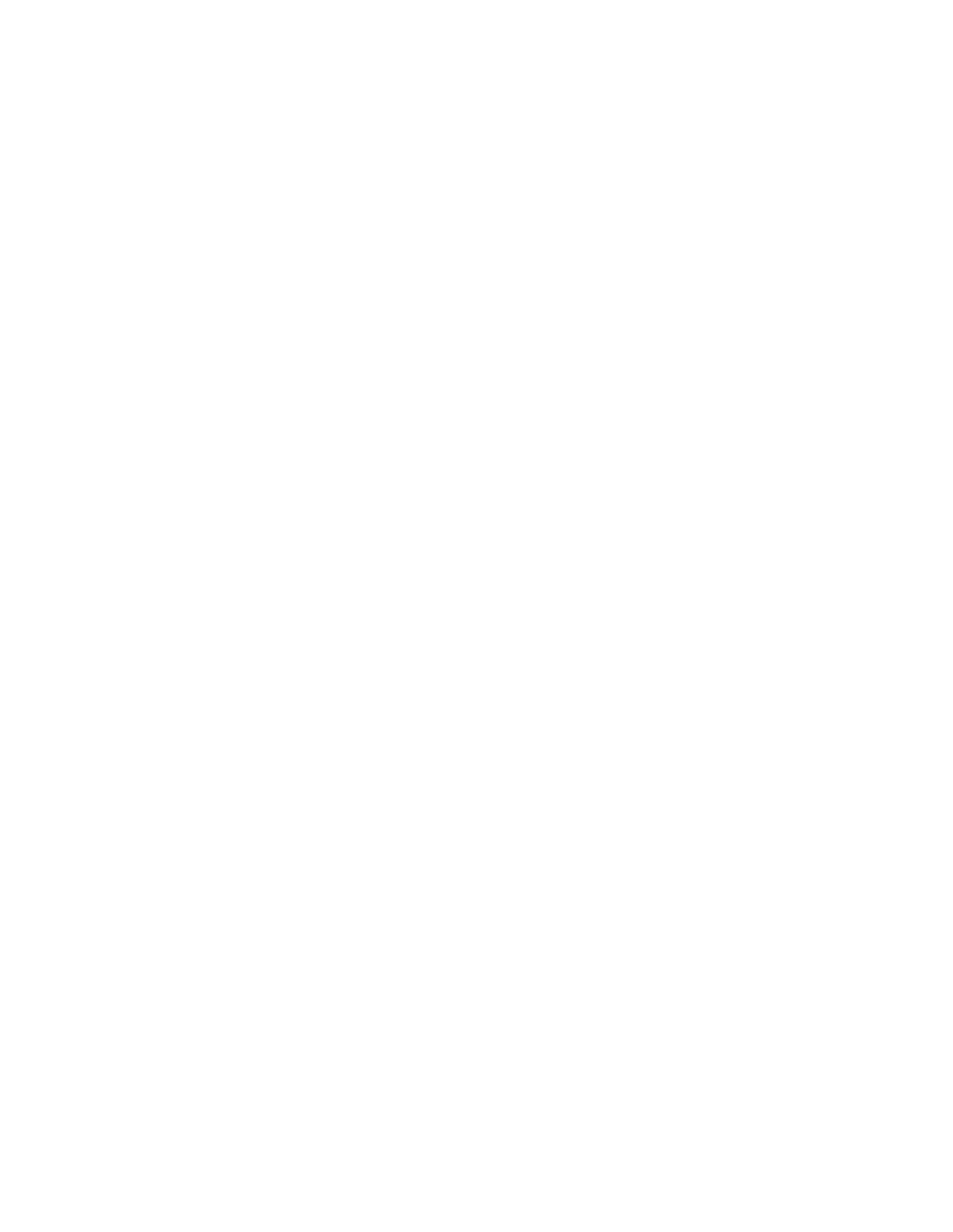## **STANDARD CONDITIONS**

#### **ARTICLE 1 DEFINITIONS**

- 1.1 **Addendum.** A supplement to the bidding documents, issued prior to the bid opening, for the purpose of clarifying, correcting or otherwise changing the bidding documents previously issued.
- 1.2 **Agreement** means:
	- A. Professional Services Agreement and Appendices
	- B. Standard Documents for Construction
	- C. Design and Construction Standards Manual
	- D. Program Statement and/or Scope of Work Attachment
	- E. Any Approved Modifications to the Agreement
- 1.3 **Architect.** Architect means a person who is licensed as an architect by the Department of Professional Regulation, State of Illinois.
- 1.4 **Architect Engineer (A/E).** The Architect/Engineer (A/E) is the firm, and its consultants, that prepare the bidding documents and have certain construction phase duties under contract to CDB. For certain projects, CDB may use staff to prepare the bidding documents and will act as the A/E.
- 1.5 **Assigned Contractor.** An assigned contractor is a contractor who has been assigned to the coordinating contractor for the limited purposes of scheduling and coordination of the work. This assignment is limited and CDB retains certain rights of the contract.
- 1.6 **Change Order.** A change order is a written change in a contract term, other than as specifically provided for in the contract, which authorizes an addition, deletion or revision in the work or necessitates any increase or decrease in the cost of the contract or the time to completion.
- 1.7 **Modification.** A modification is a written change order to a professional services agreement.
- 1.8 **Contractor.** The contractor is any individual, firm, partnership, corporation, joint venture or other entity who has entered into a prime construction contract with CDB.
- 1.9 **Coordinating Contractor.** The designated contractor for the project to whom CDB may assign limited administration of the other contracts.
- 1.10 **Direct Wage Expense (DWE).** Actual hourly wages paid employees, exclusive of statutory and fringe benefits, personal and/or performance/profit bonuses.
- 1.11 **Engineer.** Engineer means a person who is licensed as a professional engineer or a structural engineer by the Department of Professional Regulation, State of Illinois.
- 1.12 **Subcontractor and Suppliers.** A subcontractor is any individual, firm, partnership, corporation, joint venture, or other entity, other than the contractor, who furnishes any goods or services of any kind under a subcontract entered into with a construction contract with CDB's prime contractors. This legal definition shall govern in general, but various contract Articles herein shall distinguish between a subcontractor and a supplier. In those cases, a subcontractor is a business entity that has responsibility for a portion of the work that includes onsite installation labor. Suppliers are business entities that furnish only goods produced off site which will be incorporated into the work by others. The clause on change orders and others makes such a distinction.
- 1.13 **Consultant.** A consultant is any individual, firm, partnership, corporation or other entity that enters into an agreement with the  $A/E$  firm contracting with CDB for purposes of fulfilling, or assisting the  $A/E$  in fulfilling the services required by this agreement between the A/E and CDB.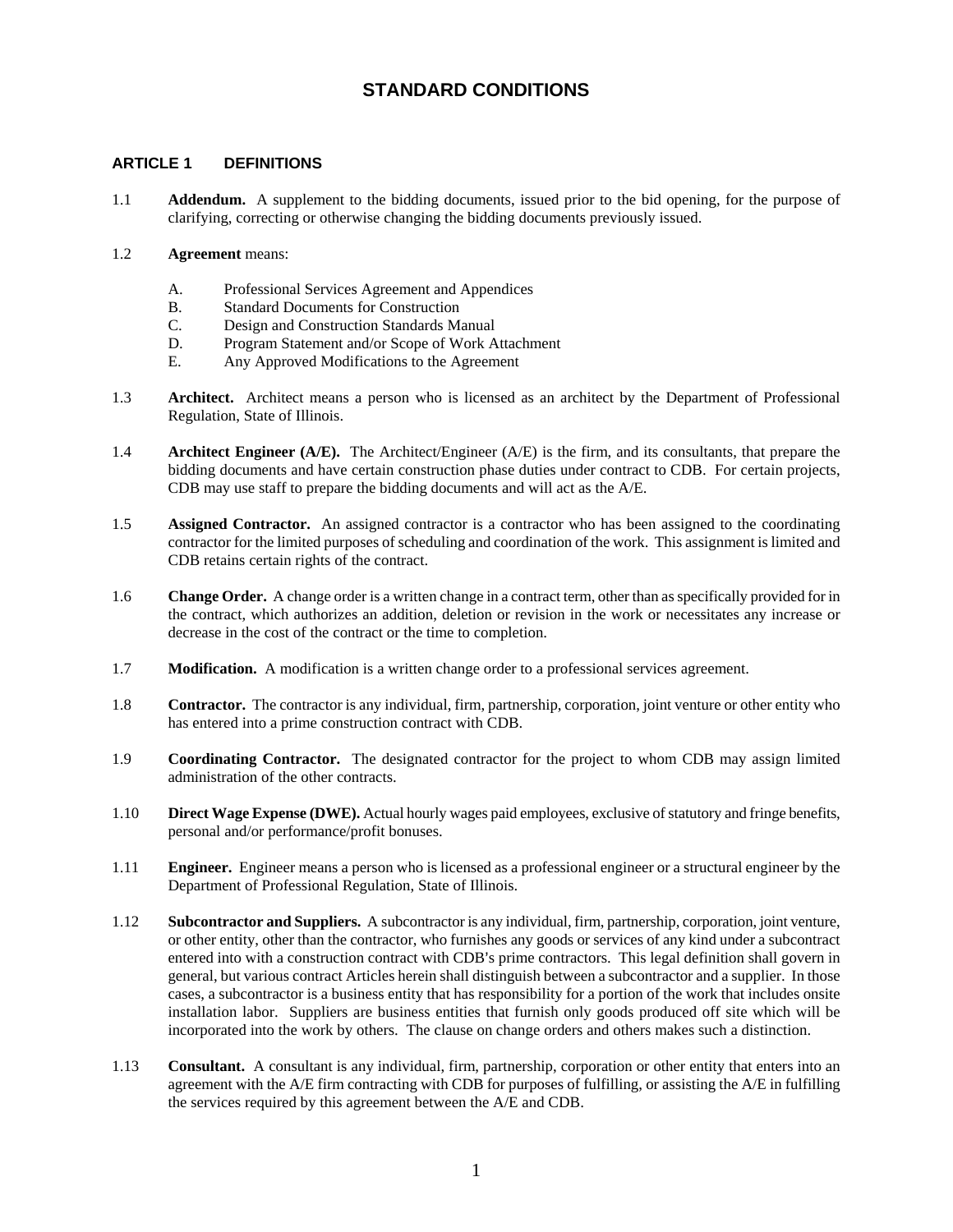- 1.14 **User or Using Agency.** State agency or governmental entity benefiting from the project improvement that will occupy and/or operate the facility, equipment, etc.
- 1.15 **Work.** The work comprises the complete construction required by the contract documents and includes all labor necessary to produce such construction, and all materials and equipment incorporated or to be incorporated in such construction.
- 1.16 **Substantial Completion.** A condition which occurs when CDB accepts the certification of the A/E that construction is sufficiently complete in accord with the contract documents such that the project, or a designated portion thereof, may be occupied or utilized by the using agency for its intended purpose.
- 1.17 **Final Acceptance**. A condition which occurs when CDB accepts the certification of the A/E that the contractor has complied with all requirements of its contract, and that the contractor is authorized to receive final payment in full, including all retainage.

## ARTICLE 2 A/E<sup>'</sup>S RIGHTS AND RESPONSIBILITIES

- 2.1 **A/E's Principal in Charge.** The A/E shall designate a principal in charge for the agreement. CDB shall address all questions and concerns about this agreement and the A/E's performance of its duties of the agreement to the  $A/E$ 's principal in charge.
- 2.2 **Federal and State Laws.** All applicable Federal and State laws and the rules and regulations of all authorities having jurisdiction over the design of the project shall apply to the agreement throughout, and they will be deemed to be included in the contract the same as though written therein in full.
- 2.3 **Project Codes, Standards and Regulations.** The A/E shall prepare the bidding documents in accordance with the CDB Design and Construction Manual.

The A/E shall design the project in substantial compliance with building codes formally adopted by the unit of local government in which the project is located. The design shall be prepared in accordance with all applicable codes and standards in effect at the time bidding documents are issued. All requests for deviation shall be documented by the A/E in writing and subject to approval by CDB

- 2.4 **Legal Responsibility.** Not withstanding any other provision herein, the A/E shall perform all of its services in conformity with the standards of reasonable care and skill of the profession. The A/E shall be responsible for the performance of persons retained by the A/E and states that its consultants, subcontractors, agents, employees and officers shall possess the experience, knowledge and character to properly perform their duties.
- 2.5 **Standard of Project Quality.** The A/E shall exercise professional expertise and judgment in establishing a standard of quality appropriate for each project and it's budget. The standard shall be communicated to CDB and the using agency early in the design process for review.
- 2.6 **A/E's Consultants.** The A/E shall employ, and be contractually responsible for, all consultants necessary for the performance of the services herein described and be required to complete the project scope. Professional consultants shall be pre-qualified in their respective professions with CDB. The A/E shall complete and submit Appendix B to the agreement listing all consultants to be used on the project. A/E shall include in Appendix B, all consultants as listed on CDB Form 255. Exceptions to this requirement may be requested by the A/E in writing and addressed to the CDB Administrator of Contract Administration for consideration.
- 2.7 **Construction Supervision.** The A/E shall not be responsible for construction means, methods, techniques, sequences, procedures, supervision or for safety precautions and programs in conjunction with the project or work thereon.
- 2.8 **Contractor Performance Evaluation.** The A/E will, at the completion of construction and as requested by the CDB Project Manager (PM), prepare an evaluation of each contractor's performance.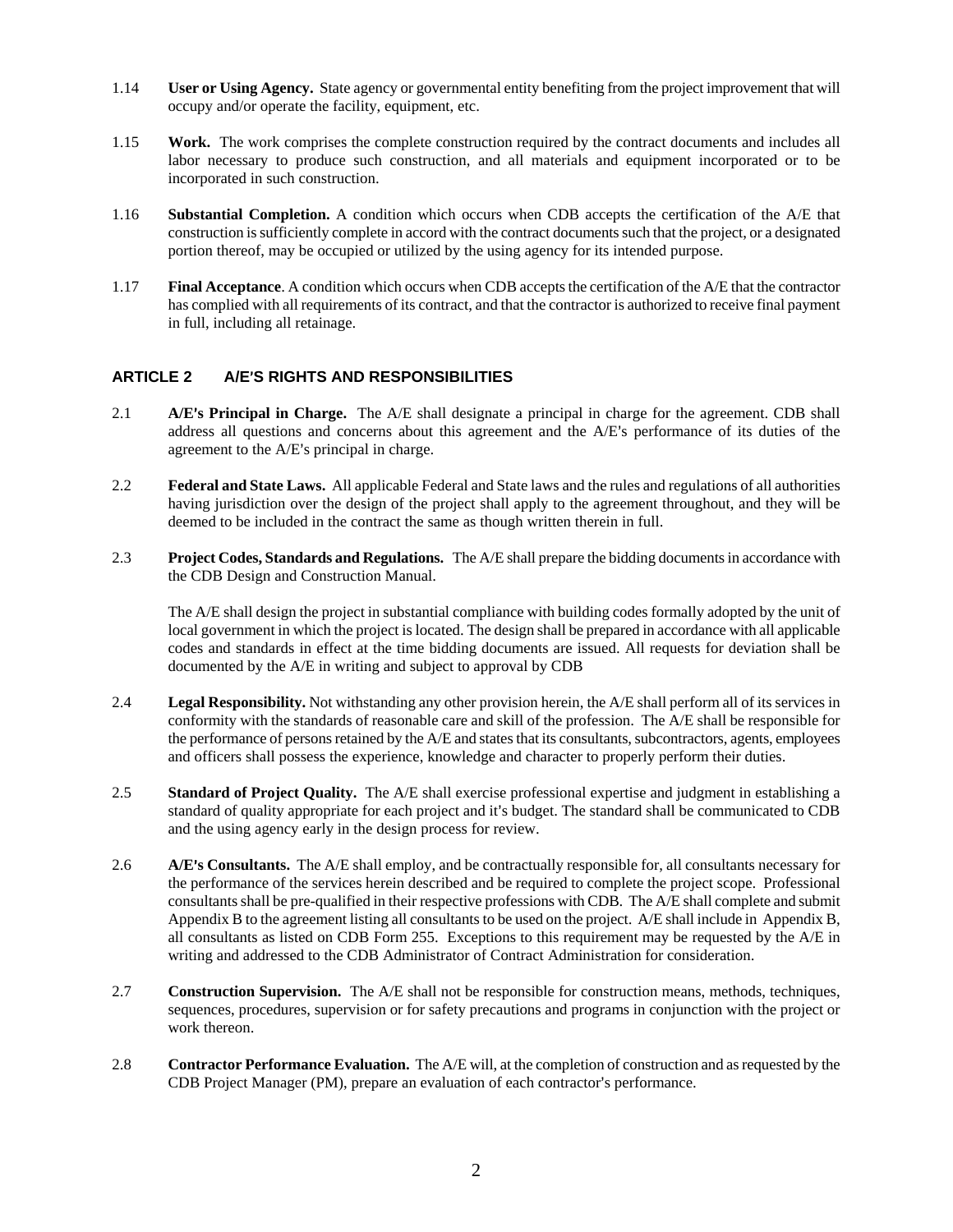- 2.9 **Defaulting Contractor.** The A/E, in the event of default by any contractor, agrees to work in concert with CDB and the surety for the defaulted contractor to ensure completion of the contract. The A/E may be entitled to additional compensation for services provided in assisting CDB in completion of the defaulted contract.
- 2.10 **Redesign.** Should the lowest responsible competitive bid obtained on any contract be in excess of the final detailed statement of probable construction costs, to the extent that CDB elects not to award the project, CDB may request the A/E, in consultation with CDB, redesign and re-bid the project within the statement of probable construction costs at no additional compensation including miscellaneous expenses such as bid document printing and postage. However, should CDB elect not to redesign, the A/E shall not lose its right to compensation in accordance with Article 6.
- 2.11 **Addenda and Change Orders**. Upon notice or discovery, and as directed by the CDB PM**,** the A/E shall perform the required professional services to issue an addenda to the bidding documents, or change orders to the contract documents, to correct or clarify errors, omissions, or ambiguities**.** This service shall be performed without additional compensation.
- 2.12 **Project Schedule** The project schedule is included in the agreement as shown on Appendix A. The A/E will be required to maintain the schedule without delay. Changes to the schedule will be by written modification duly executed by both parties.

## **ARTICLE 3 CDB RIGHTS AND RESPONSIBILITIES**

#### 3.1 **Project Manager.**

- A. CDB will designate a PM for the project who shall be CDB's primary representative in the administration of this agreement. The A/E will report to the PM.
- B. The CDB PM shall be the liaison between the A/E and the using agency. All correspondence between the A/E and the using agency shall be communicated to the PM.
- 3.2 **CDB Review.** CDB shall have the right to review and accept the A/E's submittal of the respective phases of design services for conformance with the provisions of this agreement and to require a written response to all questions raised regarding such services. CDB's review and any acceptance of the A/E's submittal does not relieve the A/E of its responsibilities.
- 3.3 **Interpretation of Agreement.** CDB shall have the authority to determine questions of fact that arise in relation to the interpretation of this agreement and the A/E's performance hereunder. However, such determinations, except terminations of the contract, are subject to alternative dispute resolution (ADR) as described herein. Unless the parties agree otherwise, such determinations and/or mediation procedures shall not be cause for delay of the performance of this agreement. The A/E shall proceed diligently with the performance of this agreement and in accordance with CDB's decision whether or not the A/E or anyone else has an active claim pending. Continuation of the performance of this agreement shall not be construed as a waiver of any rights accruing to the A/E.
- 3.4 **Error/Omission Change Order Policy.** CDB reserves the right to recover from the A/E all or a portion of the costs associated with change orders issued to correct errors or work omitted in the construction documents prepared by the A/E. Consequential damages, including any delay of work or damages incurred by other parties due to errors and omissions may be included in the recovery.
- 3.5 **Ownership, Dissemination and Publication of Documents.** The drawings, specifications, reports, renderings, models, electronic media and all such other documents to be prepared and furnished by the A/E pursuant to this agreement, including the copyrights, shall be the property of CDB. All documents listed above may be issued for informational purposes without additional compensation to the  $A/E$ . The  $A/E$  is prohibited from using any materials noted herein for any purpose that may misrepresent the services they provided.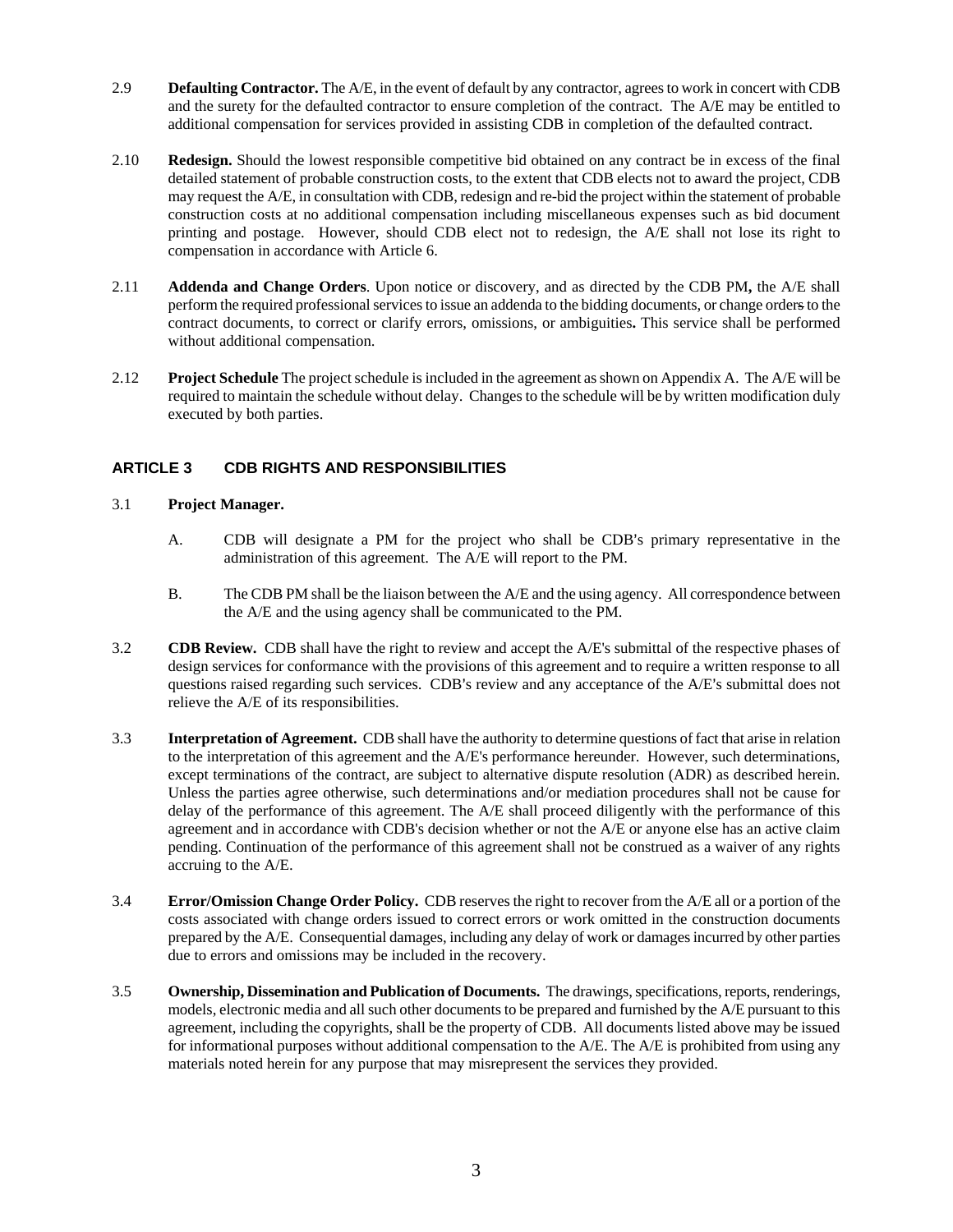3.6 **A/E Performance Evaluations.** CDB will evaluate the performance of the A/E at the completion of the design and construction phases or as deemed appropriate. CDB may also request the using agency or contractors to evaluate the A/E. The A/E has the right to review and respond to its performance evaluations.

## **ARTICLE 4 COMPENSATION AND PAYMENT**

- 4.1 **Appendix A.** An attachment to the agreement that delineates the compensation to the A/E for the various services agreed upon and establishes the project schedule. Each compensation amount or reimbursable budgets established will be exclusive for that service only and shall not be used for other services with out written modification duly executed by both parties.
- 4.2 **Basic Services Fee.** As compensation for design, bidding, construction and close-out phases services under the agreement, the A/E shall receive the basic services fee as set forth in Appendix A.
	- A. **Design Phase Compensation.** Progress payments shall be paid to the A/E upon successful completion of each level**.** Progress payments proportional to the percentage of completion of services may be made monthly. To be eligible for monthly progress payments, A/E shall submit evidence of services completed that is acceptable to the CDB PM.
	- B. **Bidding Phase Compensation.** This compensation is payable upon completion of the analysis of bids received. Compensation for services performed in this phase is payable to the A/E regardless of CDB's ability to award the project based on bids received as compared to available funds.
	- C. **Construction Phase Compensation.** Progress payments will be paid to the A/E in installments proportional to the percentage of construction completed.
	- D. **Project Closeout Phase Compensation.** This compensation is payable in one lump sum payment upon completion of all contracted services as set forth in Article 16, (Project Closeout Phase), except the requirements set forth in Article 16.7, (Nine Month Inspection), are not required to be completed as a pre-requisite for full payment. In circumstances of protracted duration of the closeout phase through no fault of the A/E, the A/E may petition the CDB PM for partial compensation for services completed.
- 4.3 **Changes in Compensation.** Should CDB elect to change the project scope to the extent that services to be performed by the A/E are substantially altered, then CDB and the A/E will negotiate an equitable adjustment in the A/E's compensation. All changes to the agreement shall be by written modification duly executed by the contracting parties.
	- A. Changes to design requested or approved by CDB in the preparation of the bidding documents may be compensable as additional services if the requested change adds services or requires revisions to previously accepted documents.
	- B. Supplemental funding of a project shall not be cause for additional compensation without substantial modification to the scope of work or scope of A/E services
	- C. Upon receipt of the A/E's final payment application and in accordance with Article 16.8.C, CDB shall be permitted to make final adjustments to the budgetary values indicated on lines B., E. and F. on Appendix A to reflect actual expenditures without written modification duly executed by the contracting parties.
- 4.4 **Construction Administration Fee.** The Construction Administration Fee (CAF) is three percent (3.0%) of the basic services fee plus all additional services fees rounded up to the next hundred dollars as shown on Appendix A. The full amount of this Fee shall be invoiced by the A/E on the initial progress payment request. Prior to the approval of the second progress payment request and no later than 20 calendar days after receipt of the warrant for the initial payment request, the A/E shall direct to the Office of Fiscal Management of CDB, a check or money order made payable to CDB in the amount of the CAF. Additional CAF imposed as a result of an increase of basic services and/or additional services fees shall be invoiced in the first subsequent pay request and paid to CDB as stated above.
- 4.5 **Additional Services.** The A/E shall provide additional services germane to the agreement when authorized by CDB in writing*.* Compensation, as agreed to and set forth in such authorization*,* will be based on a negotiated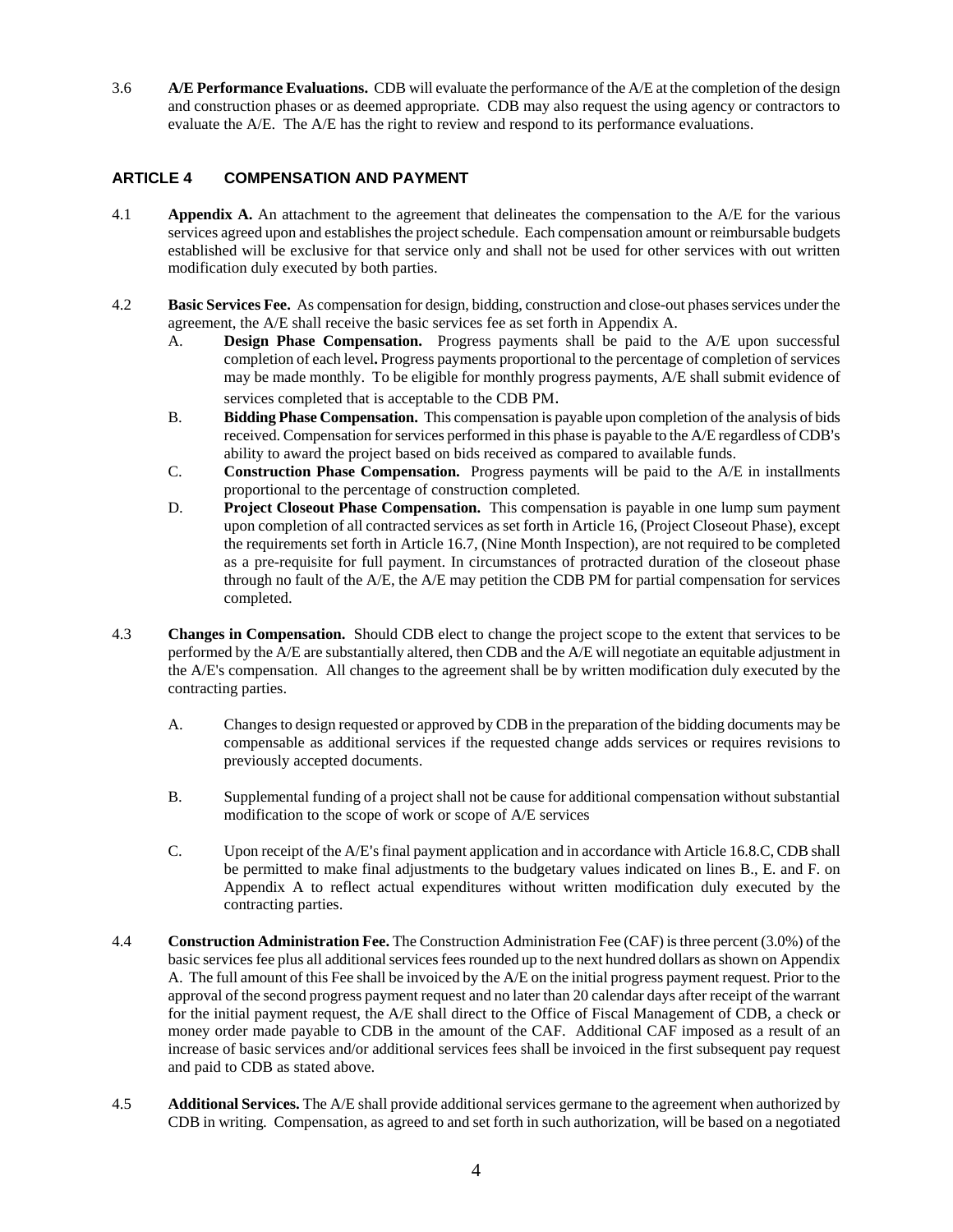lump sum fee. Payment for additional services shall be made upon completion of the services or as otherwise agreed upon in writing with CDB.

- A. At CDB's option, compensation may be based on a negotiated not-to exceed fee payable at DWE times the overhead and profit multiplier rate shown on Appendix A. Evidence of DWE and time expended shall be furnished to receive payment.
- B. Change orders which alter the project scope shall, with prior approval of the PM, be prepared and processed as additional services.
- 4.6 **On-Site Representative Compensation.** Appendix A indicates the allowance for on-site compensation. A/E must provide site visit reports to receive compensation as set-forth herein. Should the A/E anticipate a need for additional on-site compensation, a written request for said expenses shall be submitted to CDB for review. All changes to the agreement shall be by written modification duly executed by the contracting parties.
	- A. The A/E shall be reimbursed the actual direct wage expense (DWE) of the approved on-site representative times the overhead and profit multiplier indicated in Appendix A. Proof of the on-site representative's DWE shall be submitted with the applicable pay requests.
	- B. Full-time, on-site representatives (5 days/week) shall not be reimbursed for travel time. Part-time onsite representatives may bill up to a maximum of three hours per day of actual travel time to and from the project site at their DWE rate times the overhead and profit multiplier indicated in Appendix A.
- 4.7 **Reimbursable Expenses.** The A/E shall be reimbursed for actual costs of each reimbursable service as set forth in Appendix A. Unless approved in writing by CDB, no mark-up will be allowed. The expense of administering subcontracts shall be considered a basic service. Should the A/E anticipate a need for additional reimbursable expenses, a written request for said expenses shall be submitted to CDB for review. The A/E shall provide evidence of an authorized expense when requesting any reimbursement. All changes to each reimbursable service as set forth in Appendix A or the agreement shall be by written modification duly executed by the contracting parties.

#### 4.8 **Withholding of Payments.**

- A. CDB may withhold payments, in whole or in part, for a material breach of the agreement, including but not limited to, the A/E's failure to perform services or meet the schedule, design errors or omissions, failure to pay consultants and failure to adhere to terms of this agreement.
- B. Pursuant to 15 ILCS 405/10.05, CDB reserves the right to withhold payments as a set off when the A/E is liable to CDB in connection with any agreement, past or present, that the A/E has performed for CDB. When payments are withheld, CDB will notify the A/E in writing.
- 4.9 **Pay Request.** A/E requests for compensation shall be in accordance with Appendix A of the agreement and as described in this section.

#### **ARTICLE 5 INSURANCE REQUIREMENTS**

- 5.1 **General.** The A/E shall purchase and maintain insurance coverage as set forth herein for the life of the agreement. CDB shall exercise sole discretion to determine the acceptability of the A/E's insurance carriers as of the time of contract execution. Subsequent to execution, if the A/E chooses to change carriers, CDB approval is required. Subsequent to execution, if CDB requires the A/E to change carriers due to an erroneous acceptability determination, the additional cost of the change shall be borne by CDB.
- 5.2 **A/E's Duty to Maintain Insurance.** The A/E shall have the duty to confirm that the terms of all insurance comply with the agreement. No action or failure to act on the part of CDB shall constitute a waiver of any requirement.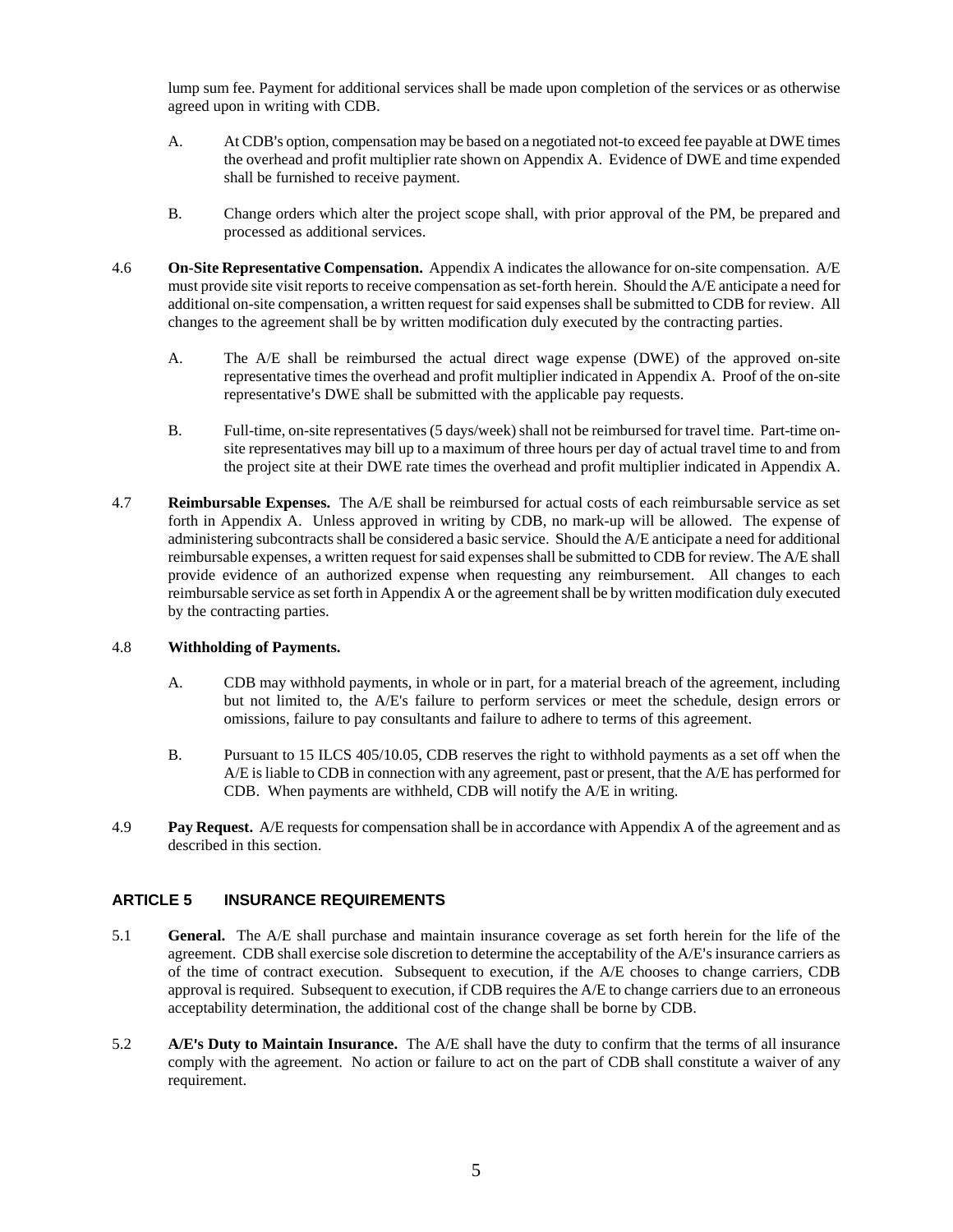5.3 **Failure to Maintain.** If CDB determines at any time that the insurance does not meet the requirements, this shall constitute a material breach of the agreement and CDB shall provide prompt notice to the A/E and, in its sole discretion, may take measures to protect itself and the public from the effect of the  $A/E'$ s breach.

### 5.4 **Evidence of Insurance**.

- A. The A/E shall file with CDB evidence of complete coverage of all insurance required with the original signature of the insurance company's authorized agent. Fax copies will be accepted:
	- 1. A binder or certificate of insurance, or
	- 2. The complete insurance policy.
- B. The agreement will not be executed until acceptable evidence of coverage is on file with CDB. The A/E shall, at its own expense and delay, cease operations if the insurance required is terminated or reduced below the required amounts of coverage. CDB may stop payment to the A/E if the insurance required is terminated or reduced below the required amounts of coverage. In no event shall any failure of CDB to receive policies or certificates or to demand receipt be construed as a waiver of the A/E's obligation to obtain and keep in force the required insurance and to provide the required evidence of insurance.
- C. The Certificates of Insurance shall include CDB and the Using Agency as additional named insureds for occurrences arising , in whole or part, out of the work and operations performed. This does not apply to Workers Compensation and Professional Liability policies.

#### 5.5 **General Liability Insurance Requirements.**

#### A. **Comprehensive Automobile Liability.**

- 1. Required minimum insurance coverages. The policy shall cover owned, non-owned and hired vehicles.
	- (a) \$ 500,000 Bodily Injury Per Person
	- (b) \$1,000,000 Bodily Injury Per Occurrence
	- (c) \$ 500,000 Property Damage Per Occurrence
	- (d) \$1,000,000 Combined Single Limit Coverage for bodily injury and property damage per occurrence in the same aggregate limit will be accepted in lieu of the separate limits specified.
- B. **Commercial General Liability.** Include coverage for premises and operations, broad form property damage, products completed operations, independent contractor's personal injury liability, and contractual obligations. Coverage shall not be excluded because of the A/E's negligence.
	- 1. The general aggregate limit shall be endorsed on a per project basis.
		- (a) \$1,000,000 Bodily Injury Per Person
		- (b) \$1,000,000 Bodily Injury Aggregate Limit
		- (c) \$ 500,000 Property Damage per Occurrence
		- (d) \$1,000,000 Property Damage Aggregate Limit
		- (e) \$1,000,000 Combined Single Limit Coverage for bodily injury and property damage per occurrence and, in the same aggregate limit, will be accepted in lieu of the separate limits specified above.
- C. **Umbrella or Excess of Loss Coverage.** If the limits specified in Article 5.5.A and 5.5.B are not met, an Umbrella or Excess Liability policy of not less than \$1,000,000 for any one occurrence and subject to the same aggregate over the Comprehensive Automobile Liability and Commercial/Comprehensive General Liability coverages is acceptable.

#### 5.6 **Worker's Compensation Requirements.**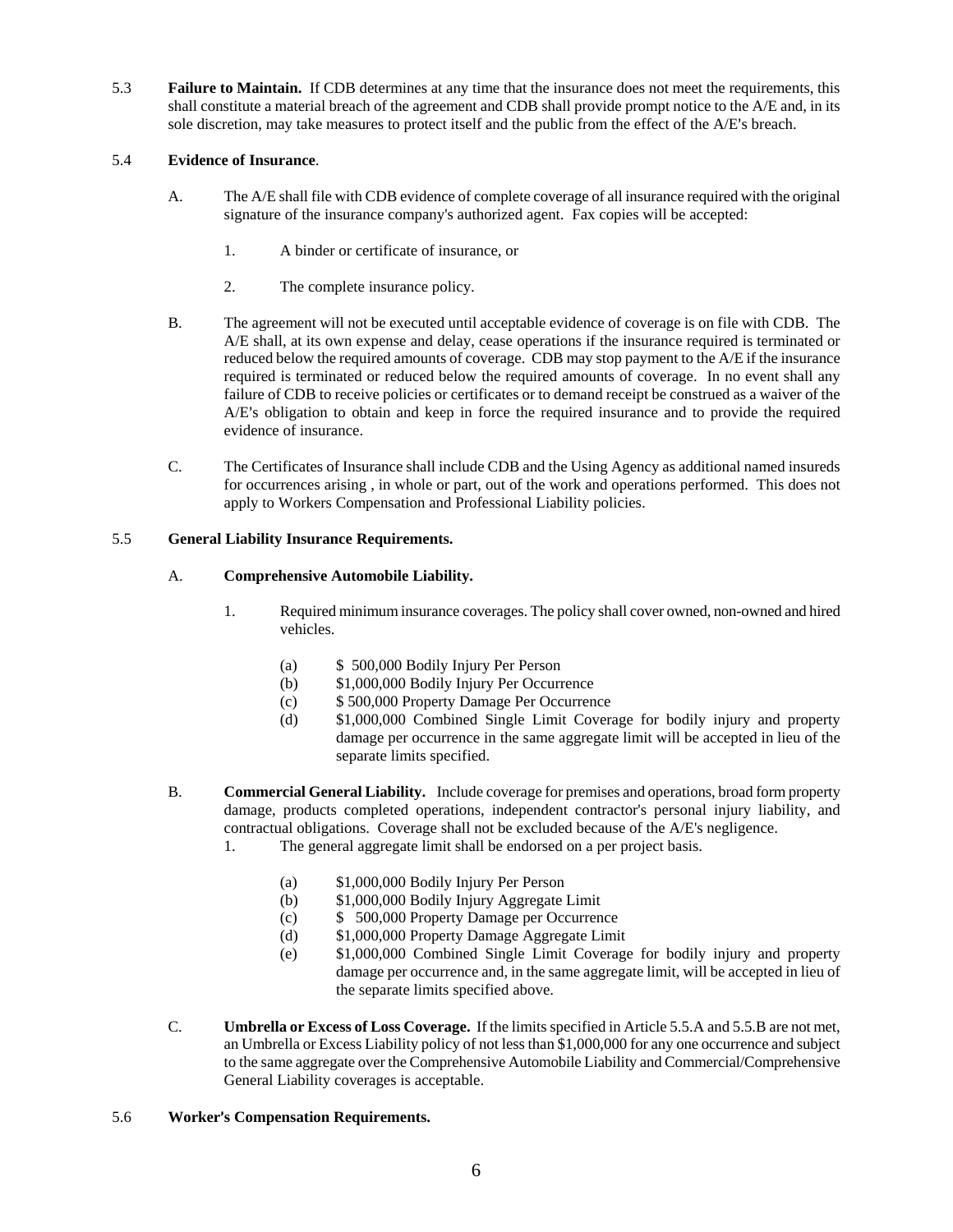- A. **Statutory Requirement.** Worker's compensation shall be provided in accordance with the provisions of the Illinois Worker's Compensation Act, as amended. Notwithstanding the rating and financial size categories stated in this article, coverage may be provided by a group self-insurer authorized in Section 4(a) of the Act and approved pursuant to the rules of the Illinois Department of Insurance.
- B. The A/E may use a Self-Insured Plan for Worker's Compensation Insurance if the plan is approved by the State of Illinois. For approval, the A/E shall obtain a certificate from the Illinois Industrial Commission, Office of Self-Insurance Administration, Springfield office.
- C. Employers Liability

| (a) | Each accident         | \$500,000 |
|-----|-----------------------|-----------|
| (b) | Disease-policy limit  | \$500,000 |
| (c) | Disease-each employee | \$500,000 |

- D. The worker's compensation insurance carrier, or self insurance service agency where applicable, shall certify that to the best of its knowledge, the A/E has properly reported wage and workforce data and made premium payments in compliance with Illinois rates and worker classifications.
- 5.7 **Professional Liability Insurance Requirements.** Professional liability insurance shall cover the A/E against claims the A/E may become obligated to pay arising out of the performance of the A/E under the agreement and caused by any error or omission of the A/E or of any person employed by the A/E, or any others for whom the A/E is liable. The required coverage is stated in the agreement.The limit amount of the insurance shall be on a per claim basis.

## **ARTICLE 6 TERMINATION AND SUSPENSION OF THE AGREEMENT**

- 6.1 **Suspension.** CDB may suspend this agreement upon written notice**.** With any suspension of at least 12 months**,** the agreement will be subject to renegotiation. The A/E shall be paid for services performed prior to the suspension plus any reimbursable expenses then due.
- 6.2 **Termination for Convenience.** CDB may terminate this agreement on 15 calendar days written notice to the A/E for the best interest of the State of Illinois. The A/E shall deliver to CDB all drawings, specifications, reports, models, electronic media and all such other documents to be prepared and furnished by the A/E in the performance of services under this agreement, whether complete or in progress. The A/E shall be compensated for services performed prior to the termination date plus any reimbursable expenses then due and other reasonable and unavoidable non-labor costs.
- 6.3 **Termination for Cause.** If the A/E fails to perform any of its obligations under this agreement, CDB may, after seven (7) calendar days written notice during which period the A/E fails to perform such obligations, terminate the agreement. This shall be without prejudice to any other remedy CDB may have. CDB may deduct from the payments then or thereafter, due the A/E, the cost of correcting such deficiencies with a completing A/E and, including but not limited to, the cost of additional A/E services made necessary by such failure to perform. CDB may take possession of any jobsite facilities, records, etc. and use same to the full extent they could have been used by the A/E. If CDB's expenses in completing the agreement exceed the unpaid balance or the agreement sum, the A/E shall pay the difference to CDB.
	- A. Should CDB terminate the A/E after bidding and prior to completion of the project, CDB shall not waive any claim it may have as a result of errors or omissions, except that the terminated A/E shall not be liable for any changes to the documents made by another A/E contracted by CDB to complete the project.
- 6.4 **Contract Ending Date.** The agreement shall terminate on the contract ending date as provided on Appendix A. Changes to the contract ending date will be done by written modification duly executed by both parties.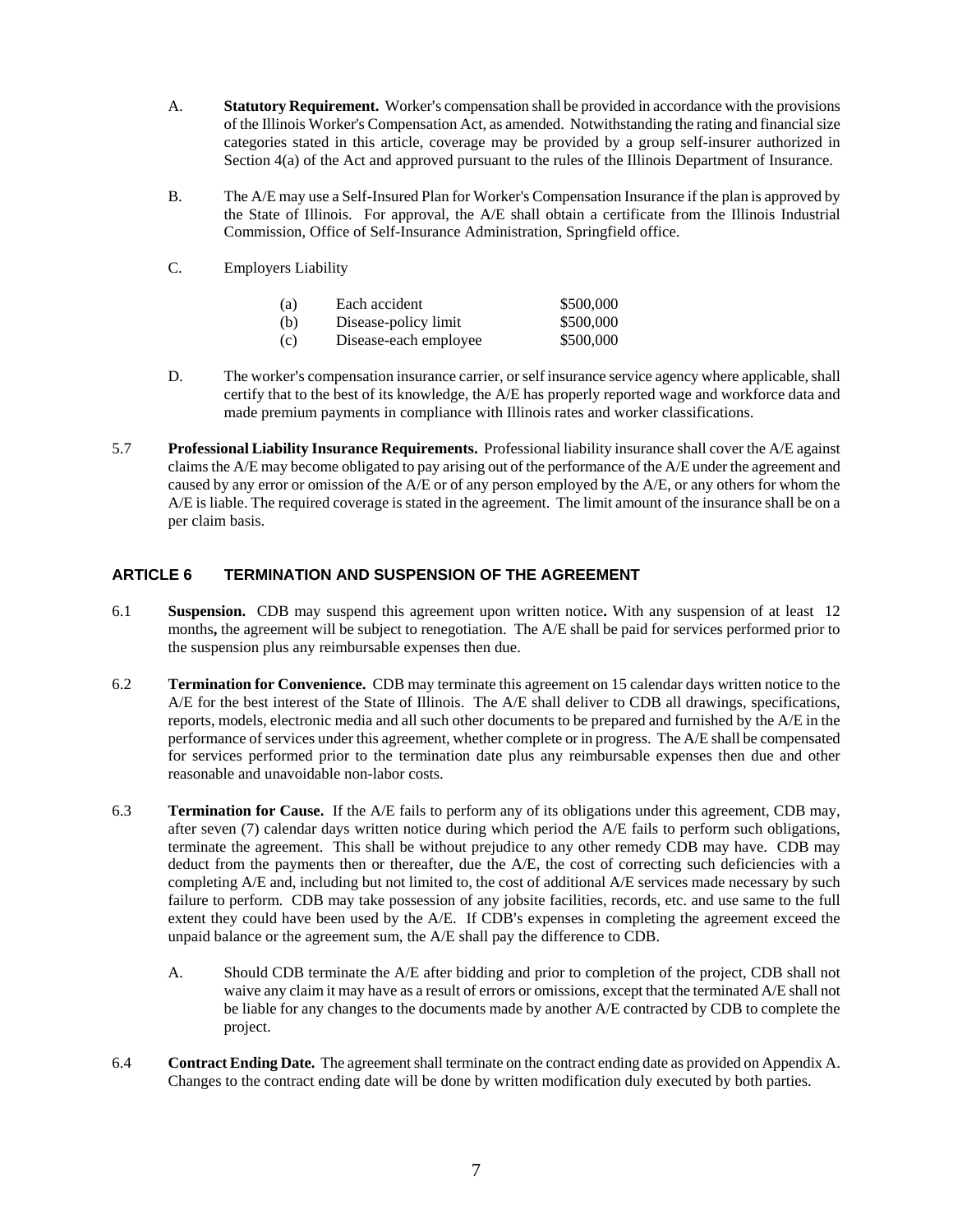#### **ARTICLE 7 GENERAL PROVISIONS**

- 7.1 **Governing Law**. This agreement shall be governed by the laws of the State of Illinois.
- 7.2 **Severability of Clauses**. It is agreed that the illegality or invalidity of any term or clause of this agreement shall not affect the validity of the remainder of this agreement, and the agreement shall remain in full force and effect as if such illegal or invalid term or clause were not contained herein.
- 7.3 **Waiver of Breach.** The waiver by either party of any breach of this agreement shall not constitute a waiver as to any other breach.
- 7.4 **Written Notice.** Written notice shall be deemed to have been duly served if delivered in person to the individual or member of the firm or to an officer of the corporation for whom it was intended, or if delivered at or sent by certified mail, return receipt requested, to the last known business address of the recipient.
- 7.5 **Obligations Survive.** The obligations or duties imposed upon the A/E under the agreement shall survive any termination or closeout of the agreement.
- 7.6 **Successors and Assigns.** CDB and the A/E each binds itself, its partners, successors and assigns and legal representative to other party hereto and the partners, successors, assigns and legal representative of such other party in respect to all covenants, agreements and obligations contained herein.
- 7.7 **Independent Contractor.** The A/E is an independent contractor and in providing its services under this agreement shall not represent to any third party that its authority is greater than that granted to it under the terms of the agreement.
- 7.8 **Work of other Professional Service Firms and Contractors.** CDB reserves the right to execute other agreements in connection with the project.
- 7.9 **Indemnification.** The A/E hereby agrees to indemnify, keep and save harmless, CDB, the using agency and the State of Illinois and their respective board members, officers, agents and employees, in both individual and official capacities, against all suits, claims, damages, losses and expenses, including attorneys' fees which are the result of an error, omission or negligent act of the A/E or any of its employees or agents arising out of or resulting from the performance of service under this agreement, except where such is due to the active negligence of the party seeking to be indemnified. This provision is applicable to the full extent as allowed by the laws of the State of Illinois and not beyond any extent which would render this provision void or unenforceable.
- 7.10 **Non-Assignment.** The A/E acknowledges that CDB is induced to enter into this agreement by, among other things, the professional qualifications of the A/E. The A/E agrees that neither this agreement nor any right or obligations hereunder may be assigned in whole or in part to another firm, without the prior written approval of CDB.
- 7.11 **Fair Employment Practice.** The A/E agrees in performing this agreement to comply with all statutory employment requirements, including, but not limited to, the provisions of the "Illinois Human Rights Act" (775 ILCS 5/1-101 et seq.) and "An Act to prohibit discrimination and intimidation on account of race, creed, color, sex or national origin in employment under contracts for public buildings or public works" (775 ILCS 10/1 et seq.).
- 7.12 **Record Keeping.** In accordance with 30 ILCS 505/6(I), the A/E shall maintain, for a minimum of five (5) years after the completion of the agreement, adequate books, records, and supporting documents to verify the amounts, receipts, and uses of all disbursements of funds passing in conjunction with the agreement. These records shall be available for the review and audit by the Auditor General. The A/E agrees to cooperate fully with any such audit and shall provide full access to all relevant materials. Failure to maintain the records required by this provision shall establish a presumption in favor of the State for the recovery of any funds paid by the State under the agreement for which adequate records are not available, through some fault of the A/E, to support their purported disbursement.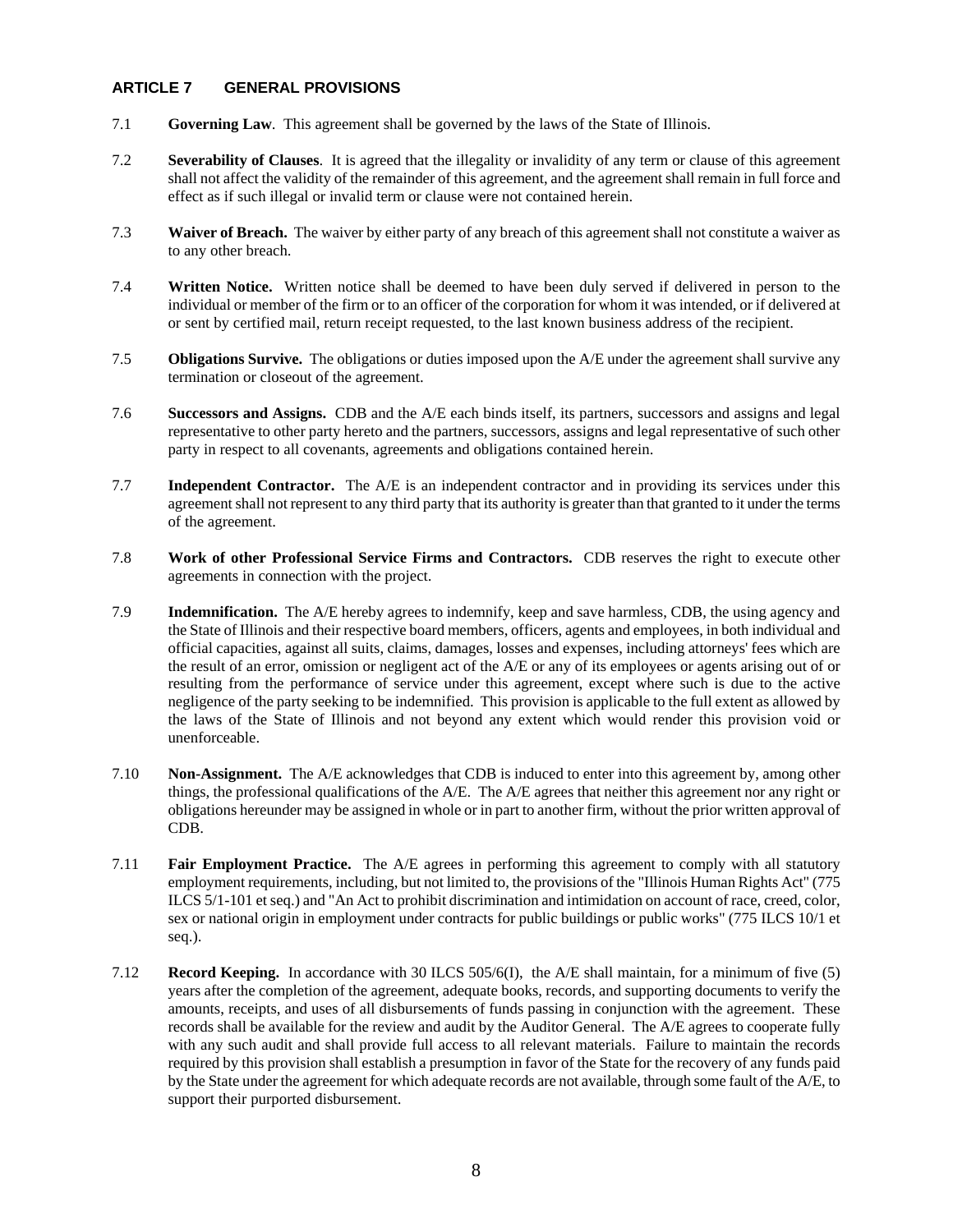- 7.13 **Right to Audit.** CDB shall have the right to have access to and audit all of the A/E's records, books, correspondence, instructions, drawings, receipts, vouchers, memoranda and similar data relating to this contract throughout the term and for a period of five years after payment. In addition, CDB or its authorized representative shall have access to the A/E's facilities and shall be provided adequate and appropriate work space, in order to conduct audits in compliance with this article.
- 7.14 **Confidentiality.** The A/E shall keep all information concerning the project confidential, except for communications incident to completion of the project between the CDB, the A/E, using agency, and the assigned contractors, and their independent subcontractors, suppliers, and sub-consultants, and except for publicity approved by CDB and communications in connection with filings with governmental bodies having jurisdiction over the design and construction of the project.
- 7.15 **Cooperation with CDB's Consultants.** The A/E agrees to cooperate with any consultant retained by CDB, but the A/E shall not be contractually responsible for such consultants.

## **ARTICLE 8 ALTERNATIVE DISPUTE RESOLUTION (ADR)**

- 8.1 **General.** Except as otherwise provided below, in the event of disputes or conflicts between the contracting parties, CDB will solely resolve the matter and its decision will prevail unless otherwise removed to the Court of Claims or a court of competent jurisdiction. Not withstanding any other provisions, CDB shall retain all rights under the sections titled CDB Rights and Responsibilities and A/E Suspension contained herein.
	- A. In the event any dispute or claim, related to construction or the contracts, should arise between any of the parties to this agreement, each party agrees to exercise good faith efforts to resolve the matter fairly, amicably and in a timely manner. The parties shall consider litigation as a last resort, to be employed only when ADR methods fail. To this end, the parties agree to take affirmative steps to communicate effectively, to keep lines of communication open and to handle all disputes in a reasonable and businesslike manner, which may include the use of a dispute resolution board.
	- B. Each party to any dispute under \$50,000 agrees, upon the request of any other party to the dispute, to submit the matter to mediation. The parties shall first confer informally with one another to attempt to resolve the dispute. The mediator shall be a person the parties agree is unbiased and qualified to understand the dispute and make the determinations that are required.
	- C. Each party to any dispute over \$50,000 agrees, upon the request of any other party to the dispute, to submit the matter to ADR, in a form to be determined by agreement of the parties. The parties shall first confer informally with one another to attempt to resolve the dispute. In the event that the assistance of an unbiased neutral is required, the parties shall meet and come to an agreement as to what form the ADR should take and who the unbiased neutral should be. Forms of ADR that may be utilized include, but not limited to, mediation and mini trials. Formal arbitration is prohibited. The unbiased neutral may be a professional mediator, an attorney, an architect, an engineer, a board composed of two (2) or more qualified persons, or any person(s) the parties agree is unbiased and qualified to understand the dispute and make the determinations that may be required.
	- D. When ADR is utilized, regardless of the dollar value of the dispute, each party agrees to have in attendance at the mediation (or whatever method is utilized), a person with actual authority to resolve the dispute. In some instances, where approval of CDB's Board is required, CDB personnel shall be exempt from the requirement, but shall notify the other parties at the earliest possible time when it is apparent that Board approval will be required for ultimate resolution.
	- E. Parties to the project who do not have a direct contract with CDB may, by agreement, be parties to the ADR. Persons who have a stake in the dispute but who are not parties may be included in the ADR by consent of the parties. When disputes arise between only persons involved in the project who are not parties to an ADR agreement with CDB on the project, the parties agree to encourage and facilitate the use of ADR when possible.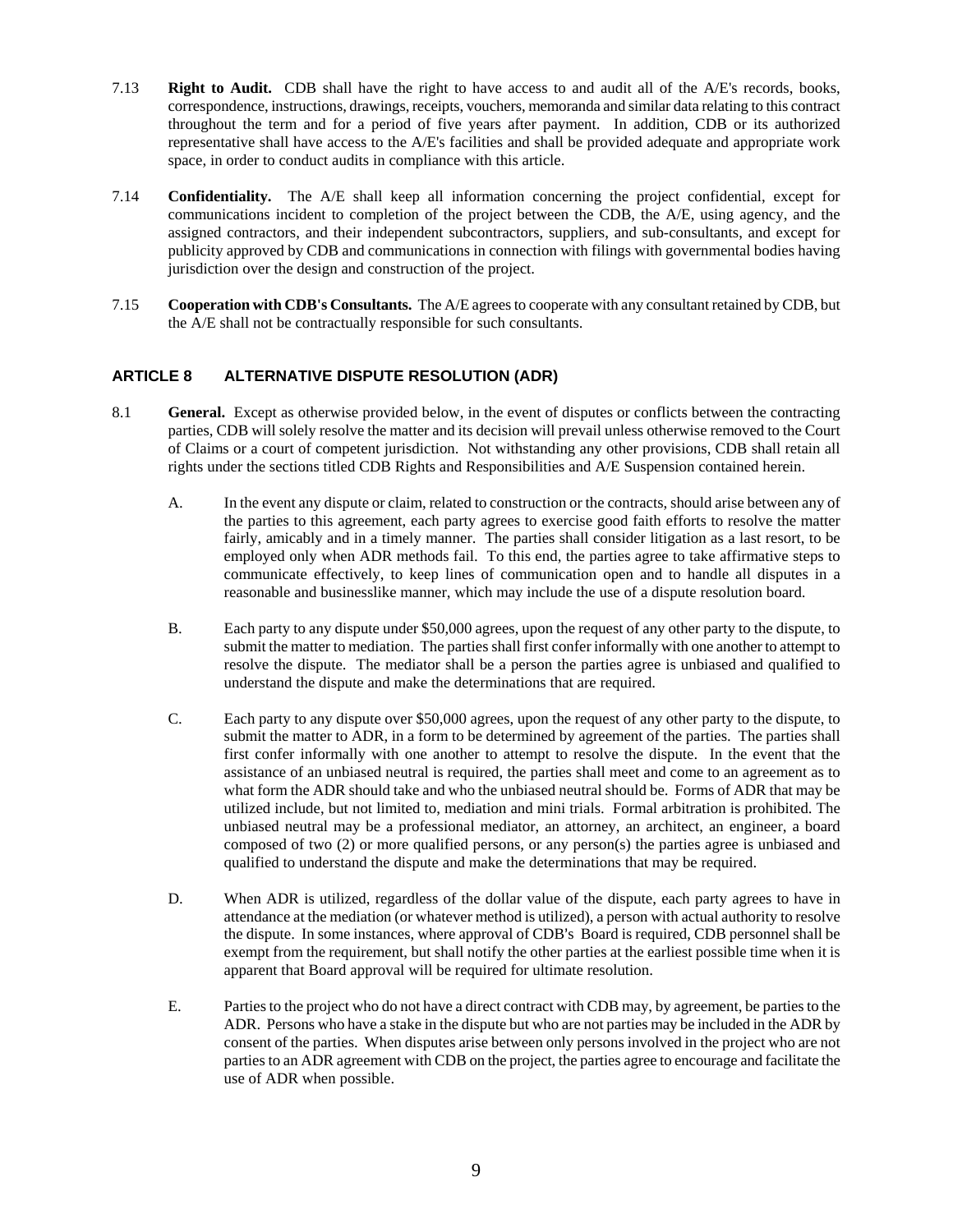- F. The A/E and the contractors agree that ADR is a condition precedent to the filing of a Court of Claims action or other administrative proceeding seeking economic recovery from the State of Illinois in an amount greater than \$50,000.
- G. When ADR is utilized, the parties included in the process agree to equally share the cost of same or as mutually agreed to in writing by all parties.
- H. Any and all written agreements for mediation or other method of ADR, must be agreed to by all contractual parties to the dispute and shall be incorporated in the agreement.
- 8.2 **A/E Shall Carry Out the Services.** Decisions by CDB and/or mediation procedures above shall not be cause for delay of the work. The A/E shall proceed diligently with the performance of this agreement and in accordance with CDB's decision whether or not the A/E or anyone else has an active claim pending. Continuation of the performance of this agreement shall not be construed as a waiver of any rights accruing to the A/E.

## **ARTICLE 9 STATUTORY REQUIREMENTS**

- 9.1 **General.** The A/E shall comply with all State and Federal requirements governing the design of the project and this agreement. The A/E, in cooperation with CDB, shall review the project and determine if any of the statutory requirements apply.
- 9.2 **Federally Funded Projects.** Certain projects may be funded in full or in part with federal funds which may have specific restrictions. On federally funded projects, standards of the federal agency may supplement or take precedence. Special requirements for individual projects will be provided by the CDB PM.

## **ARTICLE 10 GENERAL SERVICES**

- 10.1 **General.** The A/E shall provide the services indicated herein in accordance with the terms and conditions of the agreement.
- 10.2 **Design Criteria and Policies.** CDB has adopted certain design policies in force at the time of execution of this agreement that shall be incorporated into the  $A/E$ 's basic services.  $A/E$  shall comply with all applicable design policies and submission requirements as set forth in the CDB Design and Construction Manual.
- 10.3 **Meetings.** The A/E shall be in attendance at, and record minutes of, all meetings required by this agreement throughout the course of the project as set forth herein. A/E shall distribute copies of meeting minutes to participants and other interested parties as directed by the CDB PM within seven (7) calendar days. A/E consultants shall attend each meeting as appropriate or as requested by the CDB PM.
	- 1. Orientation / Fee Negotiation
	- 2. Design Submittal Review(s)
	- 3. Pre-Bid
	- 4. Pre-Construction
	- 5. Construction Pay/Progress
	- 6. Substantial Completion
	- 7. Final Acceptance
- 10.4 **Monthly Progress Reports.** The A/E shall submit monthly progress reports of design/construction activities to the CDB PM. Failure to submit monthly reports may result in delay to A/E's progress payments. The report shall include:
	- A. Activities completed and items pending since last report.
	- B. Projected progress.
	- C. Comparison of schedule and actual progress.
	- D. Decisions or information required.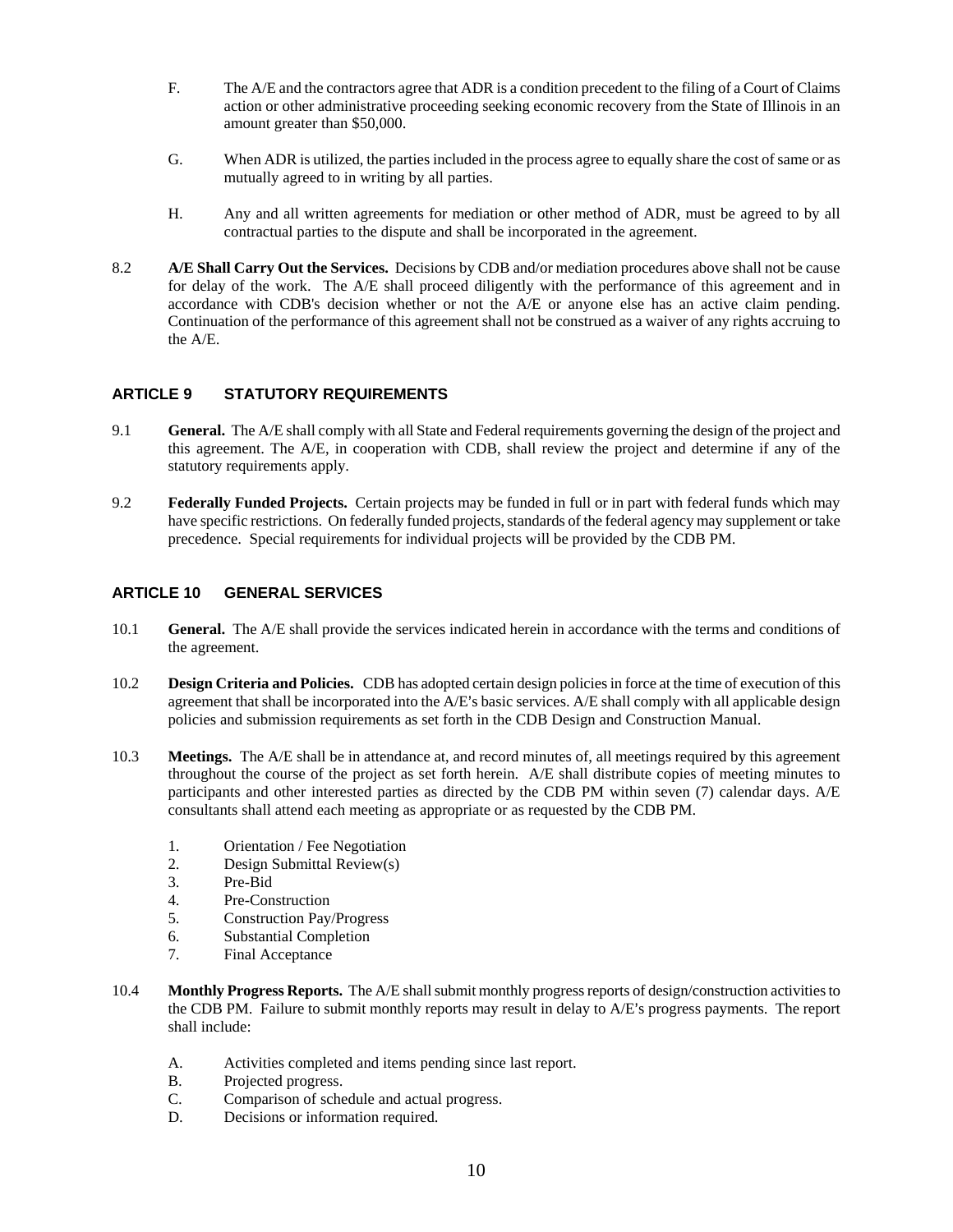- 10.5 **Site Surveys.** The A/E shall be required to provide or obtain surveys essential to the design and construction of the project as a basic service. A/E is responsible for obtaining its own benchmarks, location of utilities and topography information for establishing building and site improvements locations
- 10.6 **Utility Agreements.** The A/E shall review each agreement between a public utility and the using agency to confirm that the proposed utility service capacity, equipment, entrance location(s) and routing path has been provided to meet the requirements of the project design. The A/E shall include all utility costs in the Proposed Project Cost Budget (PPCB) form at 100% design submittal.
- 10.7 **Permits.** When specifically directed by CDB, prior to the bidding phase, the A/E shall provide the local authority (or authorities, where more than one local authority has jurisdiction) with sufficient design documents as it may require for purposes of review and/or issuance of general building permits. A/E shall provide CDB with all review correction notices or comments issued by the local authority. When directed by CDB, A/E shall make corrections to the documents and resubmit to the local authority for review and/or issuance of permits.

A/E shall design to the standards necessary to receive permits from municipal, state and federal agencies having jurisdiction over any aspect of the project. (EPA, IEPA, Army Corps of Engineers, Water Reclamation Districts, etc...), and shall be responsible to submit and obtain such permits.

- 10.8 **Application of Professional Seals.** Final technical reports and all bidding documents shall contain a legible seal, signature, date and license expiration date of the architect, structural engineer or professional engineer responsible for the document or under whose supervision the document was prepared.
	- A. Drawings, including record drawings, shall be sealed in the prescribed manner above.
	- B. For project manuals and technical reports the seal shall be provided by the design professional responsible for the overall coordination of the project. If more than one design professional has responsibility for portions of the work, additional seals may be provided on the cover, or on a separate signature sheet immediately following the table of contents.
	- C. CDB will waive the requirement for professional seal for asbestos abatement projects prepared by a Certified Industrial Hygienist (CIH), providing the CIH binds a copy of its valid IDPH issued license in the Project Manual immediately after the Table of Contents and provides two additional copies of the license to the CDB PM.

## **ARTICLE 11 PROJECT BUDGET AND ESTIMATING**

11.1 **Project Budget.** 

.

- A. The project budget is the total funding available for the project. Any changes to the project budget will be issued in writing by the PM. The construction budget indicated on Appendix A is the funds available for construction. The Design Budget indicated on Appendix A represents ninety percent, (90%), of the construction budget. The Base Bid design cannot exceed the design budget unless otherwise authorized in writing by CDB
- B. The A/E shall use the Proposed Project Cost Budget form (PPCB), to show the distribution of the project costs.
- 11.2 **Contingency Budget.** Ten percent, (10%), of the construction budget shall be set aside for the project contingency. When appropriate, CDB may permit the base bid to be designed up to 95 percent of the construction budget for selected projects.
- 11.3 **Alternate Bids.** The A/E shall prepare the bidding documents to include all elements of the work. When the base bid design clearly exceeds the design budget, the A/E shall evaluate the components of the design and move any portion not essential to the function of the project to an alternate bid. All alternate bids shall be clearly identified on the PPCB form.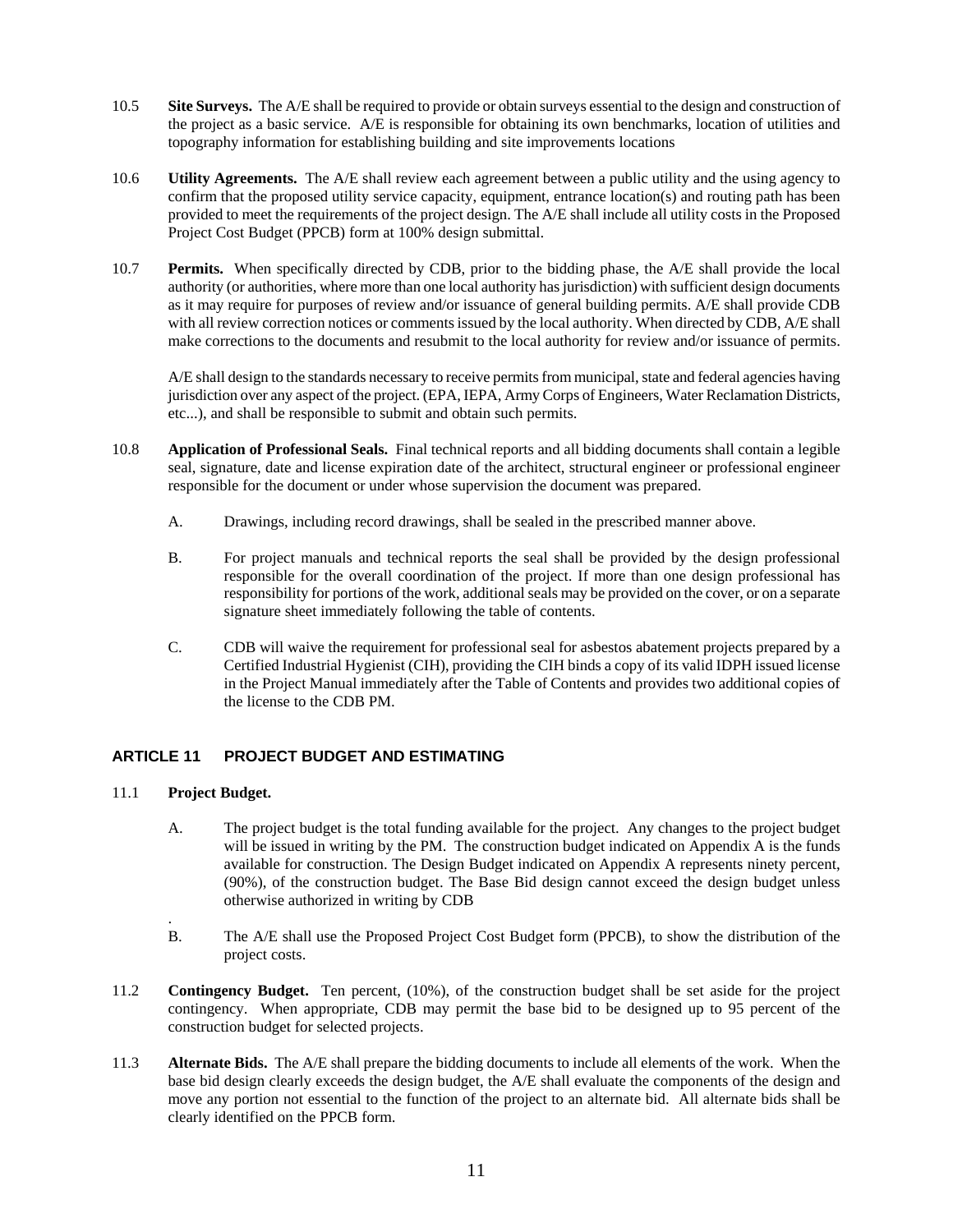- A. Alternate bids may not be included in the project without permission of the PM.
- B. The A/E shall develop in conjunction with the using agency and the PM, an order of priority to be used in awarding alternates.
- C. When the base bid design fully accomplishes the scope of work, alternate bids that enhance the base bid qualifies for additional service compensation.
- D. CDB may negotiate an adjustment to the construction phase services fee for services not rendered as a result of not awarding any alternate.
- 11.5 **Estimates.** Estimates of probable construction costs shall be prepared at each stage of the project design phase. The A/E shall submit these estimates with each review submittal. Itemized and detailed final estimates incorporating all addenda are required prior to the bid opening. CDB reserves the right to cancel the bid opening if the estimate is not submitted prior to the bid opening. The A/E shall be responsible for all costs incurred including re-bidding for failure to comply with the provisions of this Article.

#### **ARTICLE 12 DESIGN PHASE**

#### 12.1 **Programming.**

- A. A project scope statement will be supplied by CDB for projects with a simple or well-defined scope. The scope may contain background and justification for the project and quantification of work items contained in the project. The project scope statement will define the project budget.
- B. For new construction and major rehabilitation projects, CDB may provide a program statement describing proposed program activities, space requirements, and equipment needs.
	- 1. In the event a program statement is not provided by CDB and programming is required from the A/E, it will be considered as an additional service with compensation negotiated.
- 12.2 **Moveable Equipment.** The responsibility for specifying, purchase and installation of moveable equipment is that of the using agency and the Department of Central Management Services. The A/E shall cooperate by providing the using agency with dimensional, color finish, etc. information necessary to specify any equipment not included in the CDB project.
- 12.3 **Telecommunications Equipment.** Telecommunications or radio equipment for State facilities generally falls under the jurisdiction of the Division of Telecommunications, Department of Central Management Services. The PM and using agency will instruct the A/E when/where outlets, conduits, wiring, etc. are to be included in the CDB project. Coordinate with Utility Company and other agencies.

#### 12.4 **Program Analysis**

- A. Review and coordinate the data contained in the project scope statement, consult with designated representatives of CDB and the using agency when required and visit the project site to obtain a thorough understanding of the existing conditions and the project.
- B. Provide a program analysis report containing the coordinated project scope supplemented by all other information necessary to form a complete basis for the project design. Including field verification of any information provided by CDB and the Using Agency.
	- 1. For remodeling projects, A/E shall provide a statement of the status of asbestos inspections and/or abatement. The A/E shall review the asbestos inspection report and/or management plan, where available, and note any possible disturbances of asbestos-containing materials as a result of the project. Provide a listing of the type and quantity of materials tested positive that will be disturbed. Note also, any materials listed as "assumed" to be positive for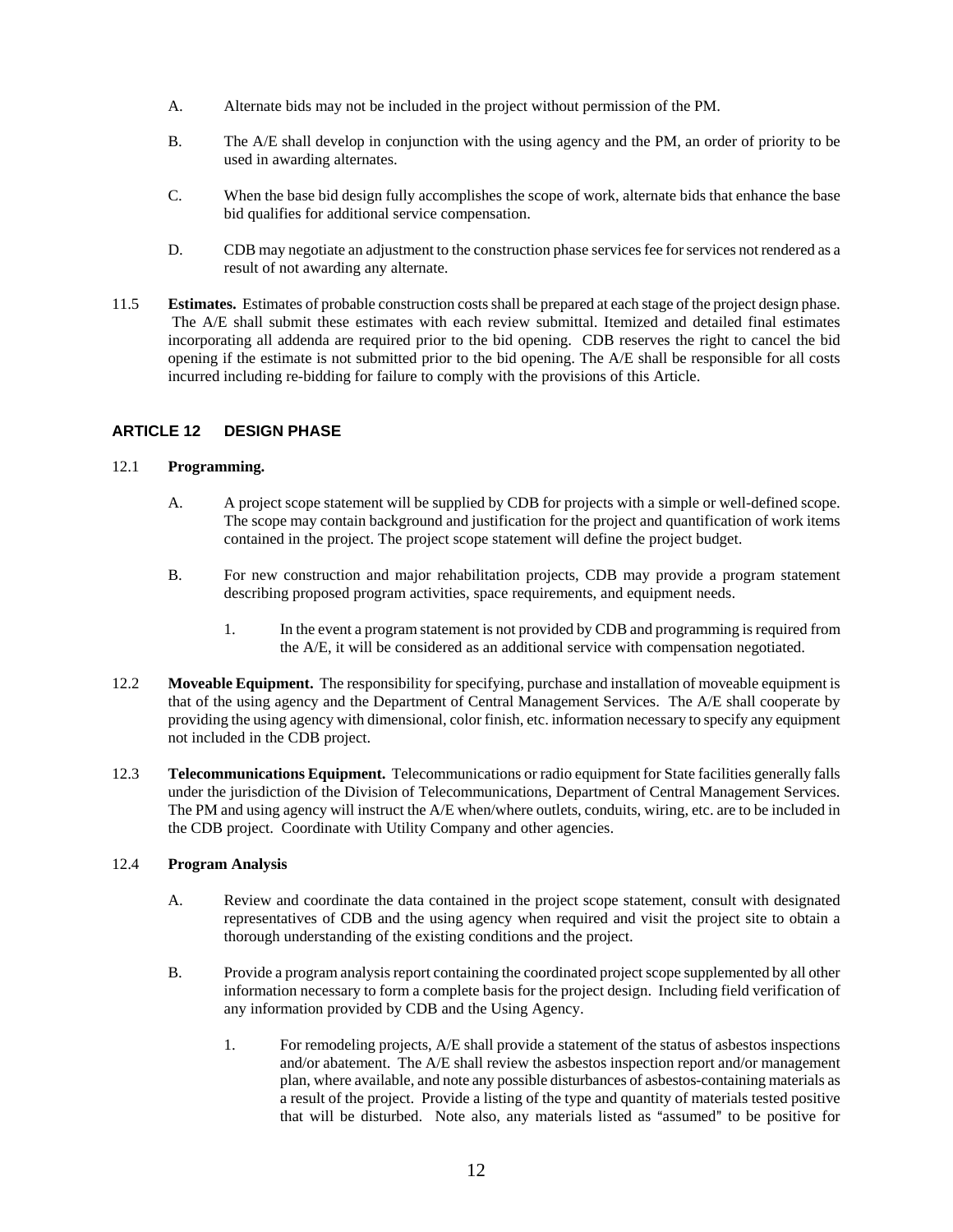containing asbestos and indicate the quantity of samples proposed to be taken and sampled to verify the assumed condition. CDB Form 9 as provided in the CDB Manual for Statewide Asbestos Surveys (most current edition) is an acceptable format for this purpose.

- 2. Opinion of probable construction costs including asbestos abatement in scope itemization format. Include CDB CAF (3.0%), and 10% contingency budget.
- 3. Estimated duration of project construction schedule including asbestos abatement.
- C. Resolve, in consultation with CDB and the using agency, any discrepancies in the project scope or budget prior to proceeding to the applicable design phase as set forth in the project schedule as indicated on Appendix A of the agreement.

#### 12.5 **Schematic Design**

- A. Based on the program analysis, A/E shall prepare up to three, (3), design studies for review and consideration by CDB and the Using Agency. Design studies may include written descriptions and alternatives, drawings and other documents as appropriate.
- B. Cost estimates for each schematic design study shall be provided.
- C. Upon review and comment of the schematic design by CDB and the Using Agency, the A/E shall proceed to the applicable design level for one of the proposed designs as modified by any comment during the review.

#### 12.6 **Design Development**

- A. Prepare design development submittal based on the program analysis and accepted schematic design if included in the agreement. Submittal shall illustrate the resolution of all building and site elements.
- B. A/E shall not proceed beyond design development phase until provided with a written statement properly endorsed by CDB and the using agency signifying acceptance of the proposed design. Acceptance statement shall include all agreed upon revisions to the design submitted.

#### 12.7 **Bidding Documents**

- A. Prepare bidding documents consisting of Project Manual, Bid Form(s), and Drawings based on the accepted design development submittal, including all agreed upon revisions, in a form suitable for public bidding of contracts in conformance with the Illinois Procurement Code, and CDB Rules and Regulations.
- B. Documents shall be submitted and reviewed at the stages of completion as set forth in Appendix A. Each submittal will contain, (at a minimum) the Project Manual, Drawings, detailed cost estimate and PPCB form.
- C. Additional information to be submitted to the CDB by the 100 percent bidding documents submittal includes the final code analysis/regulatory review action checklist, copies of all permits and approvals, proposed list of critical work, explanation of factors used in determining specified construction duration and executed utility agreements, as applicable.

#### 12.8 **Review Process**

- A. Submit documents for review as required by the agreement. The A/E shall provide up to ten (10) sets of review documents for CDB and using agency for each review. CDB shall reimburse A/E for additional review sets.
- B. Following the reviews, the A/E shall respond to the PM in writing to all review comments and questions within 14 calendar days.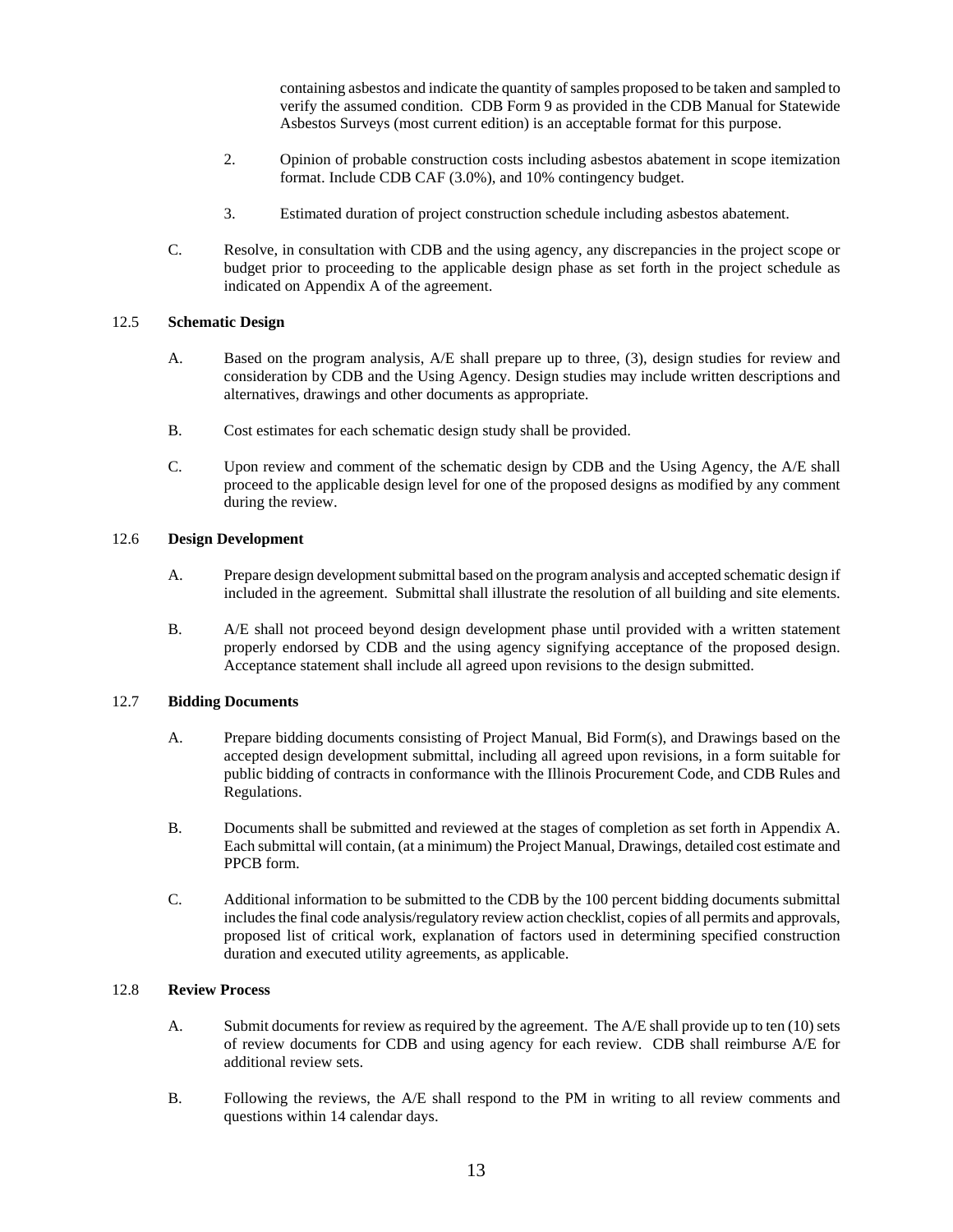### **ARTICLE 13 BIDDING PHASE**

- 13.1 **General.** All bidding documents require the approval of CDB prior to the A/E printing and distributing documents to the public. Upon approval, the A/E shall sign, seal and date all drawings and the project manual with the same date. Dates shall reflect the most recent state of completion.
- 13.2 **Official Advertisement for Bids.** The Illinois Procurement Code 30 ILCS 500/1 requires that contracts shall be advertised at least 14 calendar days before the bid opening. The A/E shall provide type of contract(s) to be bid and estimate information necessary for the advertisement to the CDB PM.
- 13.3 **Document Distribution.** The reproduction and distribution of bidding documents is the responsibility of the A/E. The A/E shall maintain an accurate record of all vendor provided printing costs. "In-House" printing of bid sets is permitted when included in the agreement.
	- A. The A/E shall distribute bid documents to all interested bidders, subcontractors, suppliers, etc.
	- B. Plan holders shall make a reasonable plan deposit, (as determined by the A/E with PM concurrence), or be a member of a non-cash deposit program in accord with the advertisement for bids. The A/E shall comply with all CDB supported non-cash deposit programs. The plan deposit may be cash or company check. Plan holders that return bidding documents within forty-five (45) calendar days of the bid opening shall have their deposit returned to them. The A/E will return the deposit within 10 days of receipt of bidding documents if the plans are in good reusable condition. The contractors awarded the work shall not be required to return their bidding documents but their deposits shall be returned to them. An accurate record of all deposits shall be kept by the A/E and submitted to the PM. All deposits not returned shall be credited to the A/E printing reimbursable account and reported with the A/E's regular pay requests.
	- C. Plan holders shall not be charged handling and postage to obtain bidding documents for the number of sets included in Appendix A of the agreement. Additional sets above the number listed in Appendix A shall be a reimbursable to the agreement. Postage to return documents shall be at the plan holder expense.
	- D. The following individuals and offices shall receive the bidding documents, or portions of the bidding documents as directed by the project manager. These individuals and offices shall be listed on the plan holder lists.
		- 1. Dodge Plan Rooms. The A/E shall send one complete set of bidding documents to the F.W. Dodge Corporation Plan Room in Springfield, IL. Projects located in the northern region shall also be filed at the Chicago office. Projects located in the southern region shall also be filed at the St. Louis Area office.
		- 2. Other Plan Rooms. All participating plan rooms are listed in each CDB Bid Information Newsletter.
		- 3. CDB Offices. Bidding documents shall be distributed to various CDB personnel and sections as listed below:
			- a. PM one set of bidding documents, PPCB, plus detailed estimate.
			- b. CDB Fair Employment Practices Technician one project manual
			- c. Construction Technician one set of bid drawings on compact disk, (CD) along with one printed set.
			- d. CDB Bid Receiving Office, depending on project location and as directed by PM, PPCB plus one detailed estimate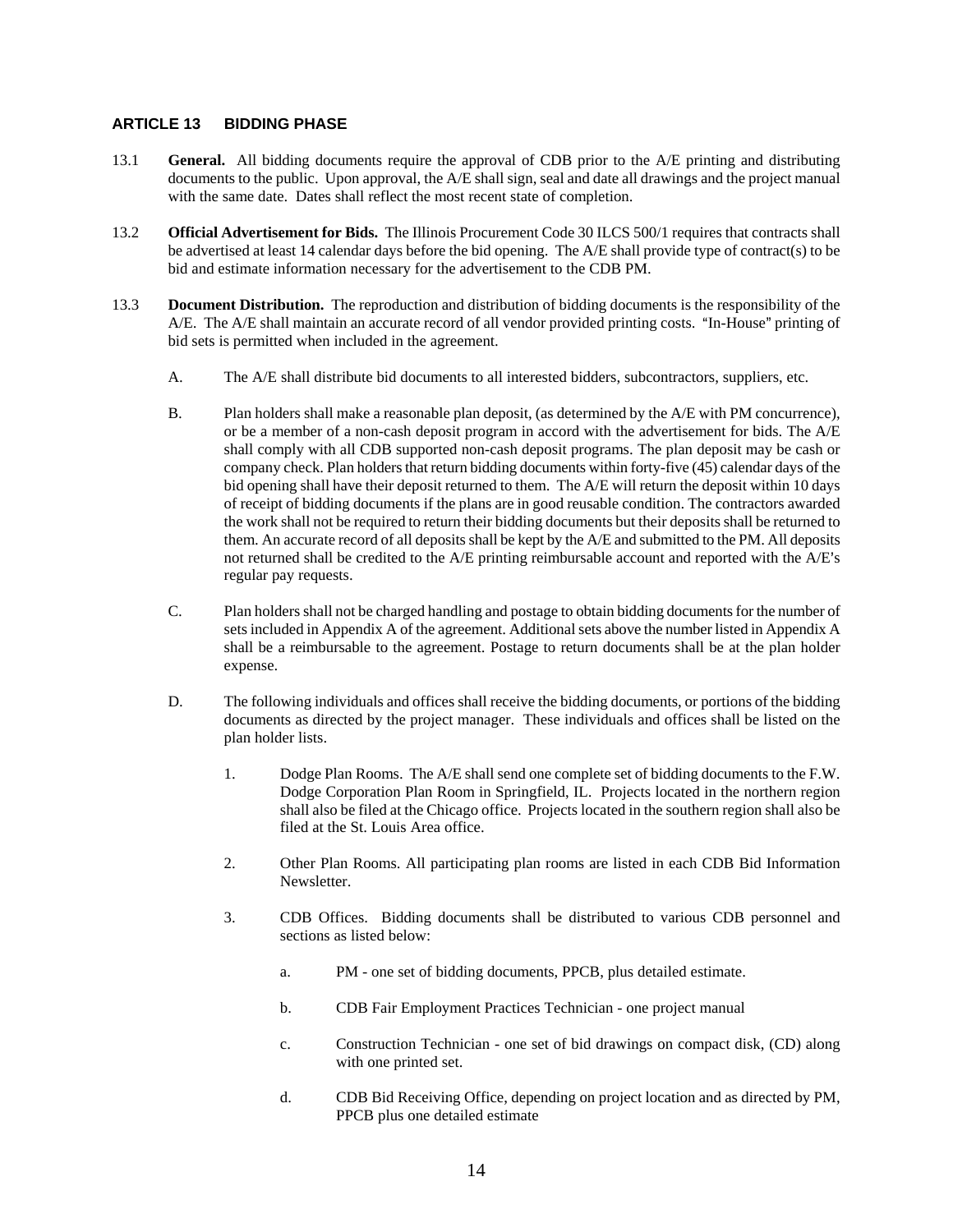- 4. Using Agency. Two sets of bidding documents.
- 13.4 **Plan Holder Lists.** Periodically, the A/E shall submit the list of plan holders, including address, telephone number, and contract(s) the plan holder intends to bid to the PM. A list of plan holders shall be submitted to the PM for verification of contractor's pre-qualification no later than seven (7) calendar days prior to the bid opening date. A/E shall submit a final list of plan holders to the PM and CDB Bid Officer on each day bids are received.
- 13.5 **Addenda**. The A/E shall prepare all required addenda.
	- A. All addenda, including all revised drawings and sections, must be approved by the PM prior to distribution. A/E shall allow sufficient time for CDB review and acceptance of each addenda. Plan holders, CDB and the using agency shall receive copies of all addenda. Pre-bid conference minutes and bid tabulations are not to be issued as addenda.
- 13.6 **Bid Openings**. The A/E shall attend all bid openings for the project unless specifically excused by the PM.
	- A. A/E shall provide bid results to all parties that require the information. CDB will provide A/E with one set of bid tabulations at the bid opening. In the event the PM excused the A/E from attending the bid opening, the PM will telefax the bid tabulations to the A/E.
	- B. For projects that have a coordinating contractor, A/E shall issue the assigned contractor bid tabulations to the coordinating contractor bidders within two business days. These bid tabulations are to be issued for informational purposes only and shall not be issued as an addendum.
- 13.7 **Bid Analysis.** A/E shall provide assistance to CDB to identify the apparent successful bidder or bidders.
	- A. Review all product substitutions submitted in accordance with procedures set forth in Standard Documents for Construction and provide CDB with a written recommendation to accept or reject the proposed substitution.
	- B. Review all unit prices submitted and provide written recommendation or rejection.
	- C. Bids submitted that fail to acknowledge all addenda issued shall be reviewed. A/E will be requested to attest that, in the A/E's opinion, the addenda not acknowledged is, or is not, work related for that particular contract.
	- D. Bids submitted that contain additional verbiage applied by the bidder shall be reviewed. A/E will be requested to attest that, in the A/E's opinion the additional verbiage either does/does not constitute a qualifying statement applicable to the bid amount.
	- E. When lowest bid received differs substantially from all other bids received, A/E shall contact the low bidder and review the bid as it pertains to the requirements of the project. Report findings to the CDB Project Manager in writing.
	- F. When single bids are received, A/E shall provide the CDB Project Manager with a written explanation of all efforts used to obtain bidders and include an informed opinion addressing the suspected reason(s) a single bid was received.
- 13.8 **Contract Award.** CDB will notify the A/E and all successful bidders of our intent to award a contract by copy of the Notice of Award (NOA) letter.
	- A. A/E shall not discuss with bidders, news media, etc., any presumption of award until the award is decided by CDB.

## **ARTICLE 14 CONSTRUCTION PHASE**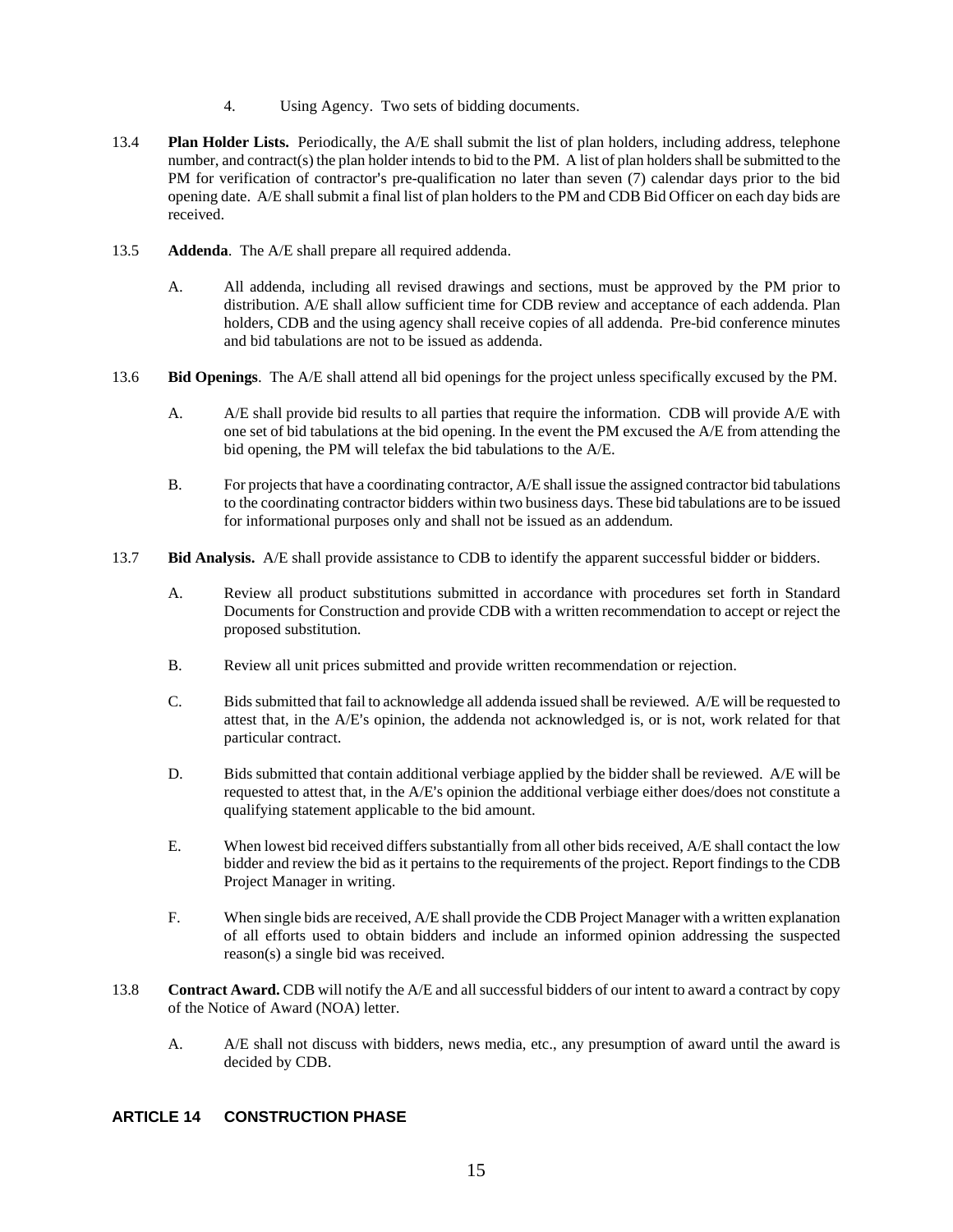- 14.1 **General**. The A/E shall perform administrative duties during this phase of the project
- 14.2 **CDB's Representative.** The A/E shall consult and advise CDB and act as CDB's representative as provided in the Standard Documents for Construction and herein. CDB's instructions to the contractors may be issued through the A/E who shall have authority to act on behalf of CDB to the extent provided in this document and the Standard Documents for Construction.
- 14.3 **Construction Documents.**The A/E shall issue documents stamped and dated "Issued for Construction" to the contractors. A/E shall include all addenda issued during bidding within the documents.
	- A. Each contractor will receive construction documents in quantity as determined by CDB up to a maximum of six sets. The contractor may purchase additional sets for a charge to cover reproduction and handling.

#### 14.4 **Contractor Submittals / Shop Drawings, Product Data, Samples**.

- A. A/E shall review and monitor all required submittals for timeliness and conformance with the contract documents and project schedule. A/E shall review and respond to submittals within 14 calendar days.
- B. Each submittal shall be stamped, dated, and either initialed or signed by the reviewer. The reviewer shall provide clear instruction to the contractor of any corrective action to be taken.
- C. The A/E shall only review those materials and equipment specified in the contract documents. The A/E shall not make changes in the contract requirements through the review of submittals. The contractor may not submit and gain approval of material substitutions through the shop drawing review process.
- D. If in reviewing the submittal the A/E determines that contract changes are required, notify the CDB PM and request approval of the required changes prior to returning the submittal to the contractor.
- E. No activity requiring review of submittals shall be commenced without A/E approval. The A/E shall notify the contractor to cease the activity until approval is obtained. The contractor shall be liable to replace any work that is not in compliance with the subsequently reviewed submittal.
- F. The contractors are responsible for any applicable licensing with the appropriate authority in accordance with the Contractor Licenses Section of the Standard Documents for Construction. The A/E shall receive and review all applicable licenses prior to that contractor or tradesman commencing any work. Evidence of proper licenses shall be forwarded to the CDB PM. The A/E shall not knowingly allow any work to commence or accept any work installed by a non-licensed firm or tradesman where licenses are required.
- 14.5 **Contractor's Schedule of Values. (CSV)** The A/E shall review the CSV form for each contractor to ensure each item of work required for the contract is indicated and all values are expressed in separate line item costs for material and labor prior to any contractor making application for payment.
	- A. The Standard Documents for Construction requires that a percentage of the work be performed by the contractor's own forces. The A/E shall reject any contractor's schedule of values that does not comply with this requirement.
	- B. The A/E and CDB must approve all changes to the CSV subsequent to the initially approved document.
- 14.6 **Construction Schedule.** The A/E shall review the schedule for conformance with the contract requirements. .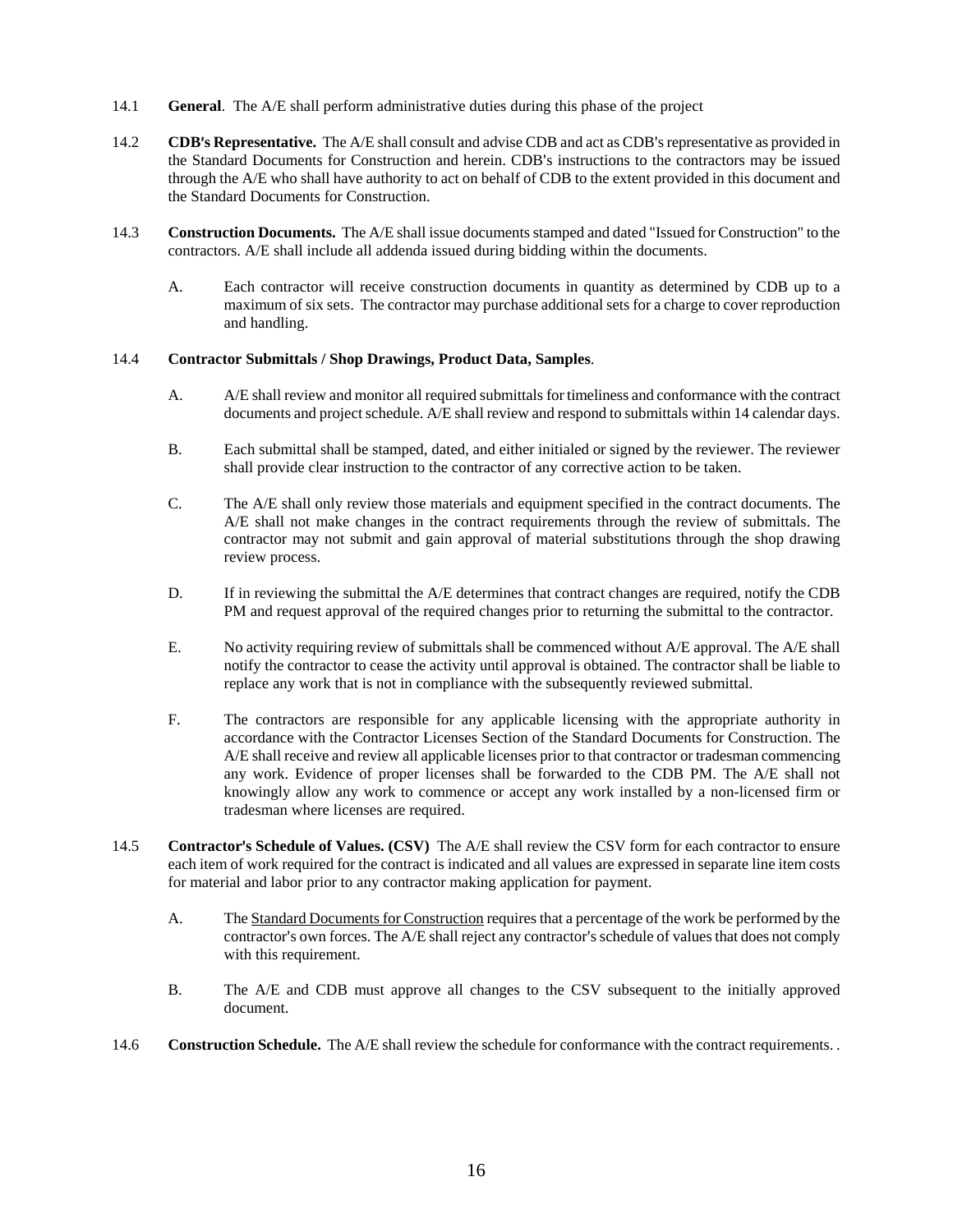#### 14.7 **Contractor Stored Materials.**

- A. The A/E shall attest to the existence of any stored materials, its protection and identification in accordance with the Contract Documents by initialing the appropriate item on the Stored Material Log, (SML).
- B. CDB will compensate the A/E for travel and review time to inspect off-site stored materials at the hourly billable rate for on-site representative up to a maximum of eight (8) hours total. A/E is not required to inspect materials stored at any location which cannot be inspected within this compensation limit. A/E shall reject contractor requests for stored material inspection and payment until such time the contractor moves the material to a location within the compensation limit.
- 14.8 **Interpretations.** When requested by CDB or a contractor, the A/E shall provide interpretation of the contract documents. A/E shall prepare and distribute supplementary drawings, specifications and instructions as necessary to communicate the interpretation. A/E shall expedite all interpretations in such a manner as to not adversely affect the project schedule or sequence of work and to avoid the potential for a claim by the contractor.

#### 14.9 **Claims and Disputes.**

- A. A/E shall record any observed occurrence or work that might result in a claim for a change in contract time or amount. Any disputes or claims shall be referred directly to the CDB PM. A/E shall enter the claim or dispute into a claims log and provide a current copy of the log to CDB at each monthly progress/pay meeting.
- B. A/E shall review each claim or dispute, including documentation of any time, money or other expenditure made in connection with it. A/E shall provide a written response, interpretation and recommendation for resolution to the claimant and CDB. CDB shall make a final determination on all disputes unless removed to ADR and/or the Courts.
- C. While work is in progress, A/E shall observe, measure and verify costs incurred that are related to the dispute. Immediately notify the CDB PM if additional on-site representation is required to monitor the disputed work.

#### 14.10 **Change Orders.**

- A. Only the CDB PM can authorize the A/E to prepare a Request for Proposal/Change Order (RFP/CO). The A/E shall prepare an RFP/CO for each contract affected by the proposed change.
- B. The A/E shall prepare each RFP/CO including supplemental drawings and/or specifications to fully describe the change in the work. When requested by the CDB PM, the A/E shall submit a cover letter to the change order package explaining the need for the contract change.
- C. The A/E shall review the contractor's proposal for completeness and conformance with the RFP/CO and contract documents. Where change orders require additional clarification or additional back-up, the A/E shall obtain such information from the contractors prior to forwarding the change order package to CDB.
- D. The A/E shall recommend issuance of a change order to CDB. Recommending issuance shall mean that the A/E has reviewed all quantities, prices and other data in the contractors' proposal and has found such to be reasonable and in conformance with the provisions of the Contract Documents.
- E. When applicable, the A/E shall be responsible for obtaining the signatures of the coordinating contractor and using agency representative prior to forwarding the change order package to CDB.
- F. When requested by CDB, the A/E and any consultants shall be required to attend Board meetings to explain any change orders presented for Board approval.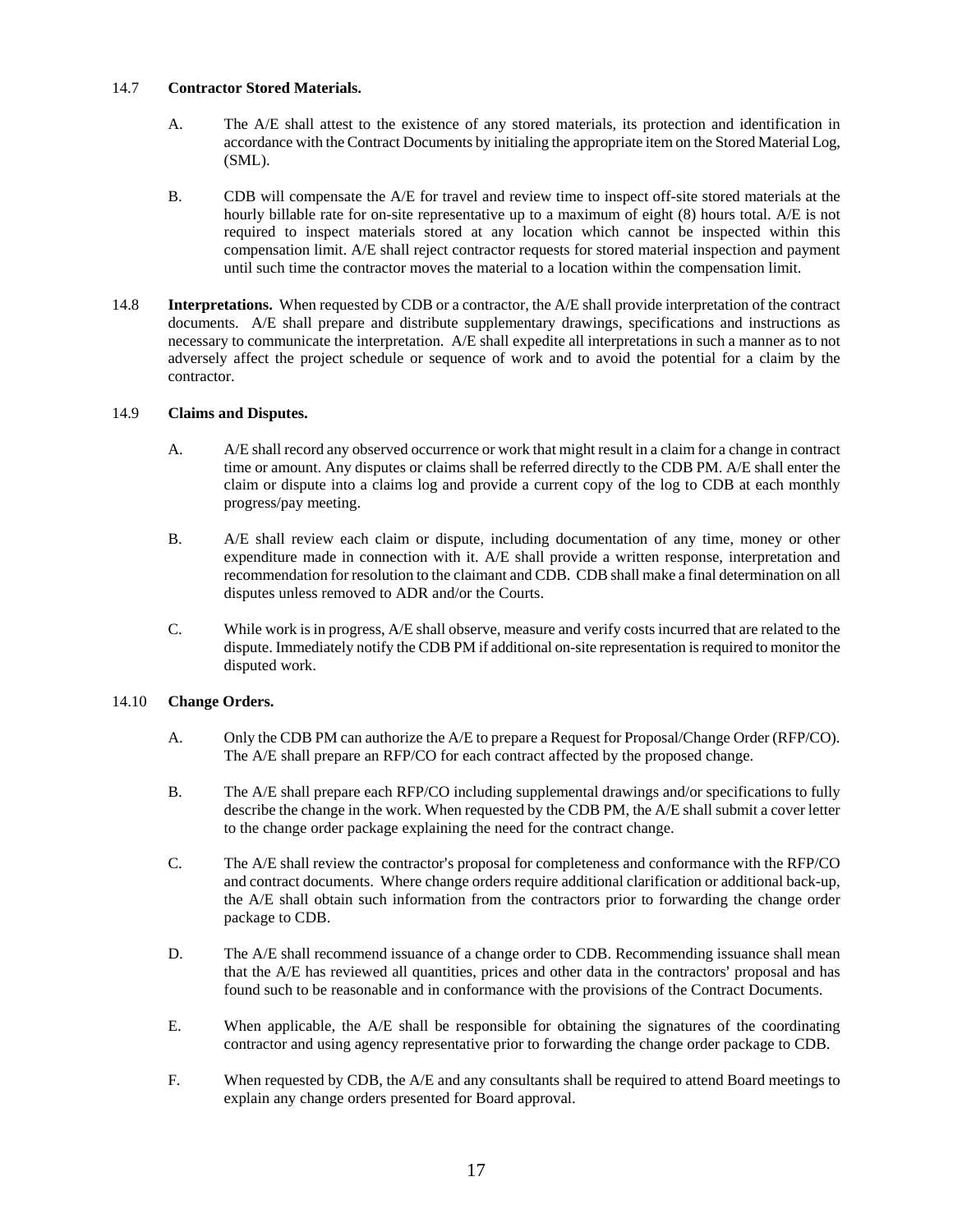- 14.11 **Contractors' Record Drawings.** The A/E shall observe the contractors' record drawings at intervals appropriate to the construction, or not greater than every thirty, (30), days. Notify CDB of any contractor's apparent failure to maintain up-to-date records in accordance with the contract documents.
- 14.12 **Periodic Site Visits.** As a basic service of this agreement, the A/E shall make periodic site as set forth herein and as reasonably necessary in accordance with the complexity of the contracted work and the scheduled construction activities. The A/E shall observe the construction operations and report on the progress and quality of the work being performed to determine, in general, that the work is proceeding in accordance with the approved construction schedule and that the materials, finishes and workmanship are in accordance with the contract documents

The A/E is required to conduct periodic site visits when contractors are present on the site and installing their respective trade work. Site visits shall be made by appropriately experienced personnel with specific knowledge of the requirements of the project as designed and specified Unless otherwise agreed, minimum site visits shall be as set forth below for each trade contract included in the project through substantial completion providing sufficient work is being performed. When minimal work is being performed, the A/E may make one allinclusive project site visit in addition to the services provided in Article 14.1 C.

| <b>Fee Group</b> | <b>Combined General Work</b> | <b>Combined MEP Work</b> |
|------------------|------------------------------|--------------------------|
| 1(Ror N)         | 2 visits/month               | 4 visits/month           |
| 2(RorN)          | 2 visits/month               | 2/visits/month           |
| 3(RorN)          | 1 visit/month                | 1/visit/month            |

- A. Combined General Work shall include demolition, civil and structural work. Combined MEP Work shall include mechanical, electrical, and plumbing systems work including, derivative specialty systems such as temperature control, building automation, fire alarm etc...
- B. Payment and Pay/Progress meetings are a basic service and are not compensable as a reimbursement expense, but are permissible in fulfilling the requirements of Article 14.12 providing:
	- 1. Contractors are present on site and installing their respective trade work.
	- 2. Observation is provided by appropriately experienced personnel with specific knowledge of the requirements of the project.
	- 3. Observation reports are filed in accordance with Article 14.14.
- C. CDB shall be notified immediately if, in the A/E's opinion, the materials, finishes and/or workmanship does not conform to the contract documents, requires special inspection or testing (beyond the specified requirements), or has been disapproved or rejected by the A/E.
- D. The A/E and the contractor shall be liable for the replacement and/or any damages incurred as a result of knowingly permitting non-specified material, or otherwise non-conforming work to be incorporated into the project.

#### 14.13 **On-Site Representative.**

- A. When included in the agreement as a reimbursable service expense, the A/E may provide one or more representatives on-site to facilitate the progress of the project and report on special conditions and critical installations as delineated herein. The duties of the on-site representative are exclusive of Article 14.12 and are limited to:
	- 1. Observe installation of critical systems or components as set forth in Article 15.
	- 2. Observe and verify installed quantities of material specified in the project as an allowance.
	- 3. Observe specified field tests and CDB approved special testing recommended by A/E as a result of observations provided in Article 14.13.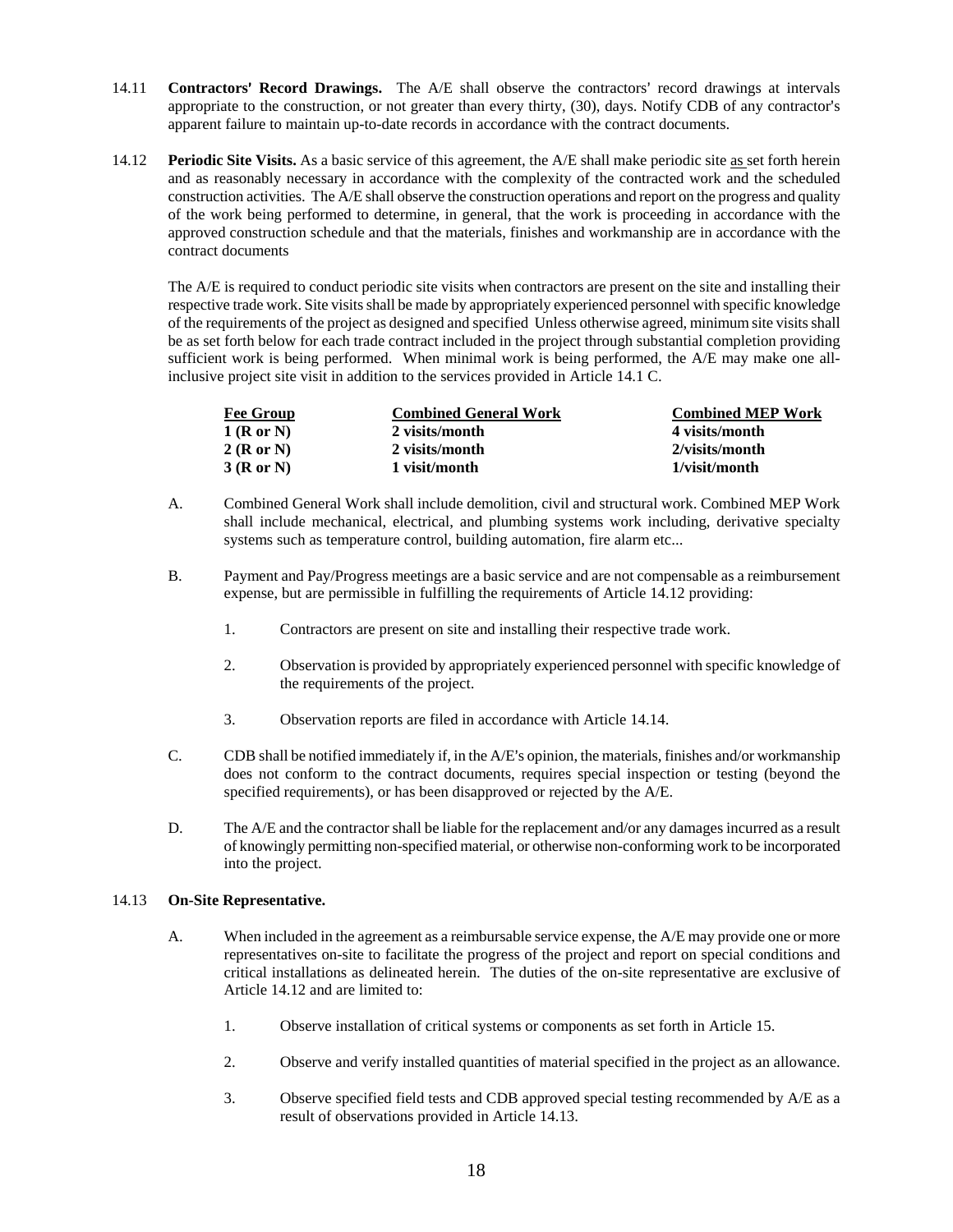- 4. When specifically requested by CDB, or by a contractor with CDB concurrence, provide field clarification of document interpretations issued in accordance with Article 14.8.
- 5. Observe, measure and verify costs incurred by contractors related to any disputes or claims.
- 6. Prior to commencing the construction phase, A/E shall submit the name, resume', and DWE for each proposed on-site representative to the CDB PM for approval. CDB shall provide written acceptance or rejection of each person proposed.

#### 14.14 **Observation Reports.**

- A. A written report shall be submitted to the CDB PM for each site visit made under basic services and each on-site representative's visit. Each report shall be clearly identified as being in provided as either a periodic site visit, (14.12), or as an on-site representative, (14.13). Reports shall be submitted in a timely manner as the construction activity dictates. In no case shall submission interval exceed seven, (7), days from the date of the site visit. CDB shall not provide any reimbursement for on-site representative visits without an observation report.
- B. CDB may withhold a portion of the construction phase fee if the A/E fails to provide observation reports as set forth herein.
- C. When directed by the CDB PM, the A/E shall provide copies of reports to the coordinating contractor, assigned contractors and using agency representatives.

#### **ARTICLE 15 COMMISSIONING**

- A. A/E shall specify all tests required for all systems, equipment and devices to be tested. Specify testing procedures as appropriate. A/E shall witness tests, review and evaluate test reports and notify CDB promptly of any deficiencies. A copy of all test results shall be provided to CDB and the Using Agency.
- B. A/E shall advise the CDB PM and using agency regarding on-site representation for observing specific work critical to the success of the project. A/E shall compile a list of work they have determined to be critical and submit it for CDB and using agency review at the 100% completion stage of design. The submittal shall include justification of the need for on-site representation, the A/E staff responsible for observing the work and an estimate of the duration/frequency of the observation with the resulting cost and overall impact on the on-site representation budget as indicated in Appendix A.
- C. CDB, A/E and using agency will reach consensus regarding the submitted critical work list and advise the awarded contractors of the list at the Pre-Construction Meeting so that the A/E can be sufficiently notified and make arrangements for on-site representation.
- D. A/E shall attest that each contractor, as required by the contract documents, perform a thorough and systematic performance test and start-up of their respective work. Each general, mechanical, electrical and fire suppression element and the total system shall be tested in the presence of the A/E, all appropriate consultants, and the using agency prior to substantial completion of the project. When requested, and if not previously provided in the contract documents, the A/E shall provide the contractor with all design criteria and system design/operation concepts to facilitate performance testing and start-up.
- E. The A/E shall provide a report to CDB and the using agency that they have observed the performance testing and start-up process, and that each contractor has demonstrated that all systems comply with the requirements of the contract documents. The report shall include any changes and/or reconfiguration which may have occurred during the performance testing and start-up process.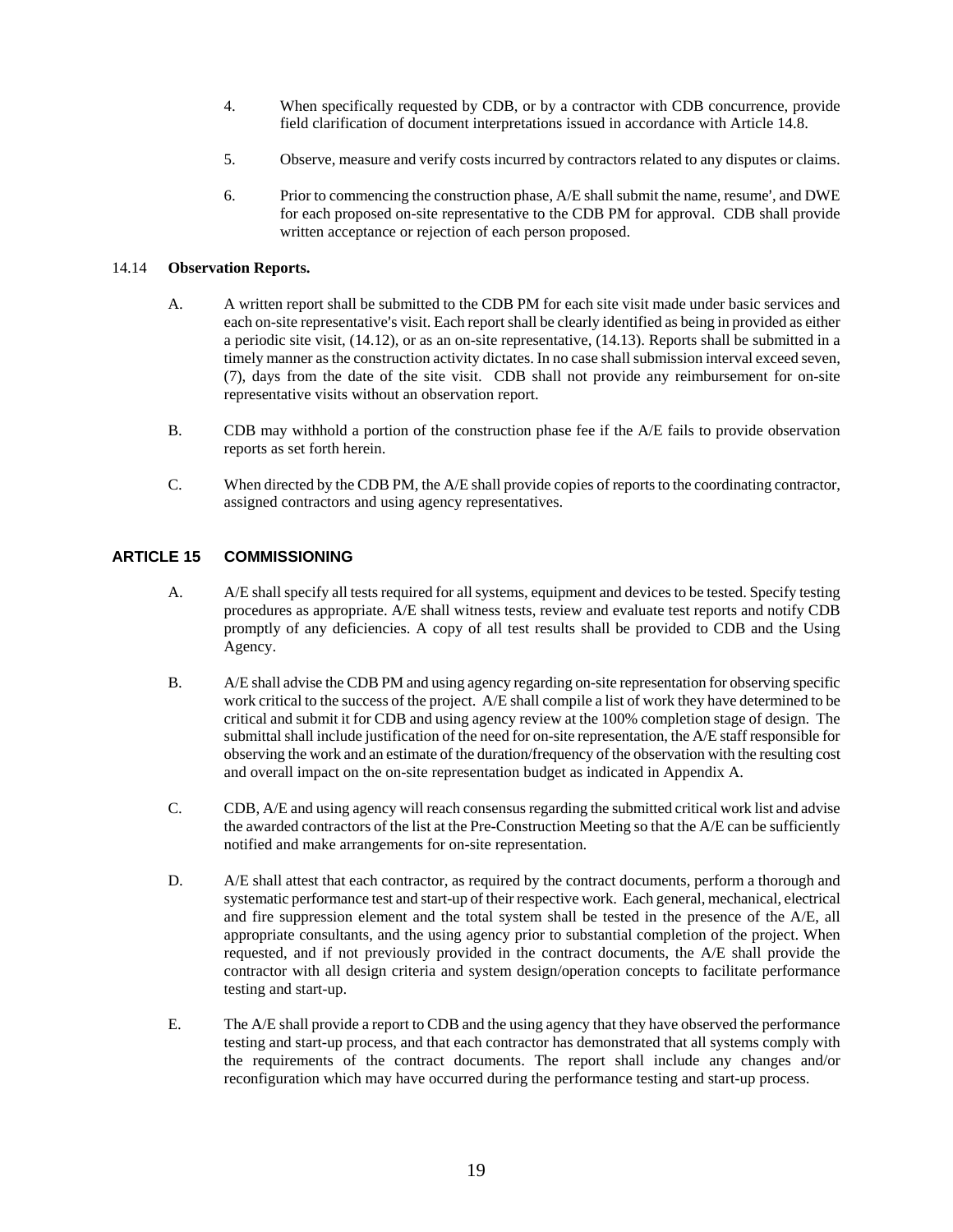F. The A/E shall attest that each contractor required by the contract documents provide the specified training of the using agency's designated personnel prior to substantial completion. The A/E shall attend the training sessions to observe and provide any input into the operation and maintenance of the systems as designed.

## **ARTICLE 16 PROJECT CLOSEOUT PHASE**

- 16.1 **General.** The A/E shall be responsible for certifying the completion of all contracts.
- 16.2 **Notification and Preliminary Inspection.** The contractor shall provide written notification to the A/E that the work, or a designated portion thereof, is substantially complete. This notification shall include a list of any incomplete items. The A/E shall then make a preliminary inspection of the work and preliminary punch list. If A/E is in agreement with the contractor, notify the CDB PM that a substantial completion inspection meeting is warranted.

The A/E shall prepare the certificate of substantial completion with the completed punch list and forward the package to the coordinating contractor and each assigned contractor.

- 16.3 **Guarantees, Warranties and Bonds.** At substantial completion, the A/E shall obtain from the contractors and assemble all guarantees, warranties, maintenance data and bonds. Check for coverage, start date and duration in accordance with the contract documents before forwarding to the using agency. The A/E shall obtain and deliver to the CDB PM a signed receipt for all materials turned-over to the using agency.
	- A. The A/E shall obtain from each contractor a final list of all suppliers and subcontractors with complete names, addresses and telephone numbers of persons to be contacted for service and/or replacement of materials and equipment.
- 16.4 **Materials and Equipment.** The A/E shall confirm that all extra materials and equipment specified in the contract documents which are the property of CDB are properly identified, delivered and stored as specified. A/E shall obtain and transmit signed receipts of such deliveries by the contractor to the authorized agency or the using agency accepting the delivery. Proper identification shall include the CDB project number, project specification number, description of the item and its purpose for use, name, address and phone number of the contractor that provided the item.
- 16.5 **Notification and Final Inspection.** Upon contractor notification, the A/E shall make an inspection of the completed work. If the A/E is in agreement with the contractor that all of its work is complete, the A/E shall notify the CDB PM that a final acceptance meeting is warranted.
	- A. When the work is confirmed as finally accepted by the A/E and CDB, the A/E shall prepare and issue a Certificate of Final Acceptance to each contractor.
	- B. The A/E shall expedite the closeout and final payment for each contractor as they complete their contractual obligations..
- 16.6 **Contractor Final Payment.** A/E shall process and certify final payment including retention only after all items of the contract are completed. A/E shall ensure that the final pay request package is complete in accord with the contract prior to forwarding to CDB.
	- A. A/E shall obtain from the contractor all releases, waivers of lien, and contractors's final declaration (CDB Form CFD).
	- B. A/E shall reconcile all waivers and provide a statement of final accounting to CDB when the final waivers are not for the full amount of the subcontract.
	- C. The A/E shall complete a Contractor's Performance Evaluation (CPE) and forward this along with the contractor's final pay request to CDB. .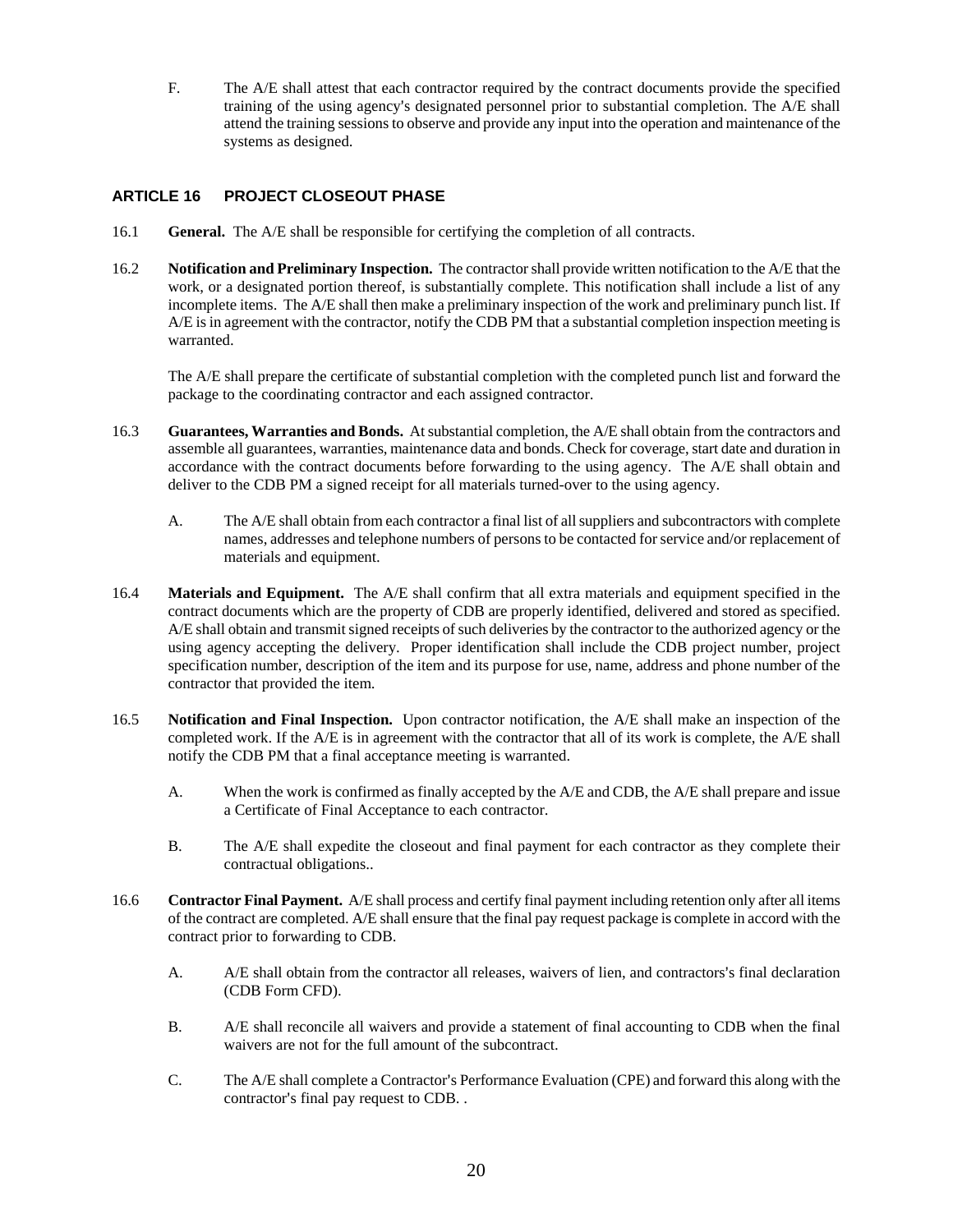- D. The A/E shall acknowledge receipt of the contractor's record drawings on the final closeout package (FCP) form. This form shall be used as a checklist of the required documentation for closeout and it shall be transmitted with the contractor's final pay request to the CDB PM.
- 16.7 **Nine Month Inspection.** CDB shall notify the A/E, who shall make arrangements with the using agency, for an inspection of the contracted work nine months after substantial completion of the project. The A/E shall provide a written report of the inspection to CDB and the using agency within seven calendar days. CDB shall notify affected contractor of any corrective action noted in the report.

#### 16.8 **A/E Closeout**

- A. Prior to CDB processing A/E's final payment, A/E shall submit to CDB two sets of revised contract documents labeled "Record Construction Drawings," which show all changes reported by the contractor(s), and all changes made by change orders, addenda, and clarifications made by the A/E during construction. Documents shall be submitted in electronic format. One blackline paper copy may also be submitted for use by the Using Agency's on-site personnel. Verify requirement with the CDB PM.
	- 1. A/E shall provide a statement on the cover sheet certifying the following: "With this seal, we do hereby certify that no asbestos-containing materials were specified or approved for the construction identified within these documents."
	- 2. For asbestos abatement projects and other projects that included asbestos abatement, the A/E shall complete an Asbestos Abatement Project Summary Report and forward it to the CDB PM. The report format can be found in the Project Manual Workbook for Asbestos, Lead, UST and PCB.
- B. A/E final payment is dependent upon final resolution of any fee adjustments required of CDB and/or required by the agreement.
- C. A/E shall submit final payment under letterhead cover addressed to the CDB PM. Cover letter shall indicate that A/E takes no exception to CDB de-obligating un-used reimbursement funds without written modification duly executed by the contracting parties to the value indicated on line 11.K. (Do not pay line) of the Invoice-Voucher Form. A/E shall indicate specific amounts waived in line items B. (Additional Services), E. (On-Site Representative Compensation), and F. (Reimbursable Expenses) as applicable.

#### **ARTICLE 17 DECLARATIONS AND CERTIFICATIONS**

17.1 **ILCS Certification.** As required by the Illinois Compiled Statutes (ILCS), the undersigned for the A/E certifies that the A/E: (1) has not been convicted of bribery or attempting to bribe an officer or employee of the State of Illinois nor has the A/E made an admission of guilt of such conduct which is a matter of record (720 ILCS 5/33E-1); (2) is not barred from bidding on this Agreement as a result of violating the bid rigging or bid rotating provisions contained in 720 ILCS 5/33E-3 and 33E-4; (3) will comply with the Preference to Veterans Act (330 ILCS 55/1); (4) is not barred on account of a felony or bribery conviction (30 ILCS 505/10.2 and 10.3); (5) will comply with the requirements of the Drug Free Workplace Act if the Agreement is \$5,000 or more and the A/E has more that 24 employees at the time of entering into the Agreement (30 ILCS 580/1 et seq); (6) is not in default on an educational loans as provided in 5 ILCS 385/1 et seq.; (7) will comply with the record keeping requirements of the Illinois Procurement Code by keeping records for a minimum of five years after the completion of the Agreement (30 ILCS 500/20-65); (8) certifies that it, or any affiliate, is not barred from being awarded a contract under 30 ILCS 500. Section 50-11 prohibits a person from entering into a contract with a State agency if it knows or should know that it, or any affiliate, is delinquent in the payment of any debt to the State as defined by the Debt Collection Board. Section 50-12 prohibits a person from entering into a contract with a State agency if it, or any affiliate, has failed to collect and remit Illinois Use Tax on all sales of tangible personal property to the State of Illinois in accordance with the provisions of the Illinois Use Tax Act. The A/E further acknowledges that the CDB may declare the contract void if this certification is false or if the A/E, or any affiliate, is determined to be delinquent in the payment of any debt to the State during the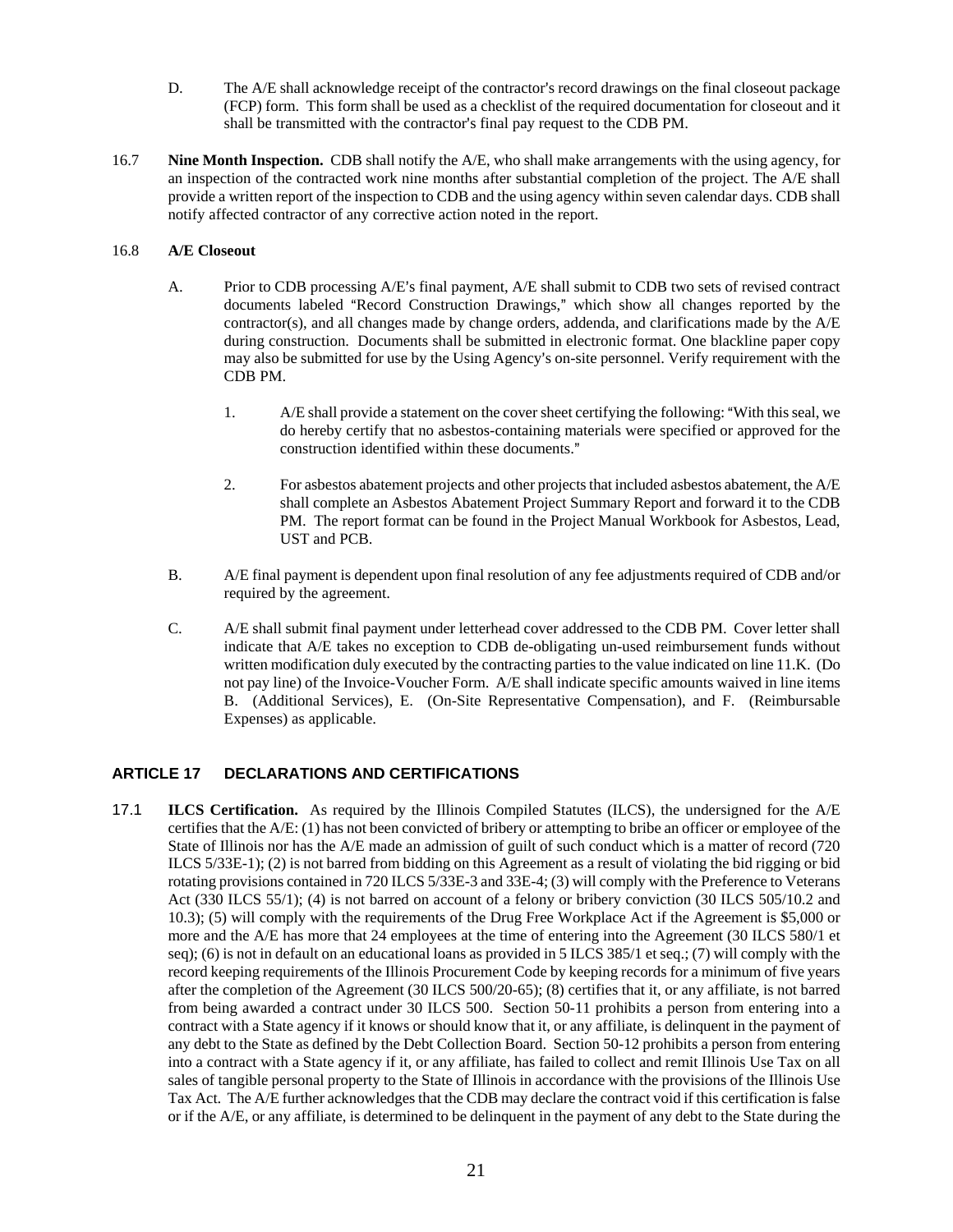term of the contract; (9) certifies that neither it nor any substantially-owned affiliated company is participating or shall participate in an international boycott in violation of the provisions of the U.S. Export Administration Act of 1979 or the regulations of the U.S. Department of Commerce promulgated under that Act; (10) certifies in accordance with Public Act 93-0307 that no foreign-made equipment, materials, or supplies furnished to the State under the contract have been produced in whole or in part by forced labor, convict labor, or indentured labor under penal sanction; (11) certifies in accordance with Public Act 94-0264 that no foreign-made equipment, materials, or supplies furnished to the State under the contract have been produced in whole or in part by the labor of any child under the age of 12; (12) certifies in accordance with Public Act 93-0575 amending the Illinois Procurement Code, that the A/E is not barred from being awarded a contract for violating Section 42 of Environmental Protection Act; and, (13) certifies that in accordance with 30 ILCS 500/50-10.5 that no officer, director, partner or other managerial agent of the contracting business has been convicted of a felony under the Sarbanes-Oxley Act of 2002 or a Class 3 or Class 2 felony under the Illinois Securities Law of 1953 for a period of five years prior to the date of the bid or contract. The A/E acknowledges that the CDB shall declare the contract void if this certification is false.

- 17.2 **IDPR Filing.** The A/E certifies the firm has complied with the necessary filing requirements of the Illinois Department of Professional Regulations, both individually and as a corporation or partnership.
- 17.3 **SOS Filing.** The A/E certifies the firm to be in good standing with the Illinois Secretary of State.
- 17.4 **Conformance with QBS Act.** The parties to this Agreement hereby certify that this Agreement is made in conformance with the Architectural, Engineering and Land Surveying Qualifications Based Selection Act (30 ILCS 535/1 et seq.) and further agree that additional selections relevant to this Agreement and subject to that Act shall also be in compliance.
- 17.5 **Solicitation of State Employees.** The A/E and consultant(s) shall notify CDB's Ethics Officer if it solicits or intends to solicit for employment any of CDB's employees during any part of the procurement process or during the term of the contract.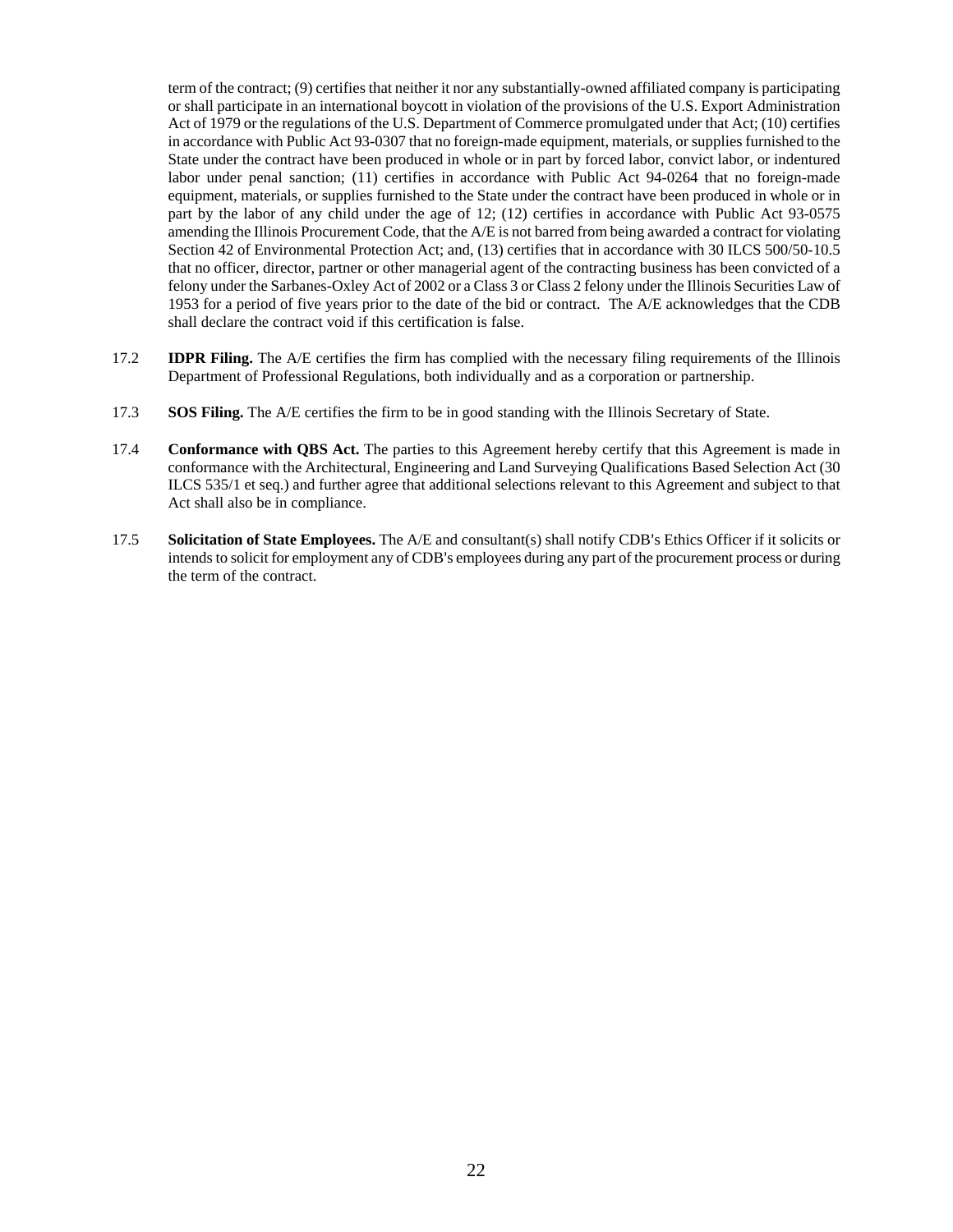- 17.6 **Endorsements**. This Agreement may be executed in any number of counterparts, each of which may be deemed an original. The following documents and attachments are included in this Agreement:
	- A. Documents:
		- 1. Design and Construction Manual dated January 2006
		- 2. Standard Documents for Construction dated January 2006
	- B. Attachments:
		- 1. Appendix A Compensation Rates & Schedule
		- 2. Appendix B Consultants
		- 3. Appendix C Response Action Contractor Indemnification Act
		- 4. Project Scope/Program Statement

This Agreement, together with the above attachments, constitutes the entire Agreement between the two parties superseding all previous understandings and agreements with respect to this project. Except as provided herein, this Agreement may be amended only by a written instrument signed by both parties.

In Witness Whereof, this Agreement has been duly made by the parties on the day and year first above written.

Under penalties of perjury, I certify that the following is our/my correct Federal Taxpayer Identification Number.

|                                                      | Using Agency:                          |
|------------------------------------------------------|----------------------------------------|
| Taxpayer I.D.#                                       | BY:                                    |
| □ Sole Proprietor (Soc. Sec. Number)                 | Using Agency Authorized Representative |
|                                                      | Capital Development Board:             |
| $\Box$ Partnership $\Box$ Corporation $\Box$ LLC     | BY:                                    |
| I am a U.S. person (including a U.S. resident alien) | <b>Executive Director</b>              |
|                                                      | Project Number:                        |
| Date:                                                | <b>Contract Number:</b>                |
| ATTEST:                                              |                                        |
|                                                      |                                        |

Corporate Secretary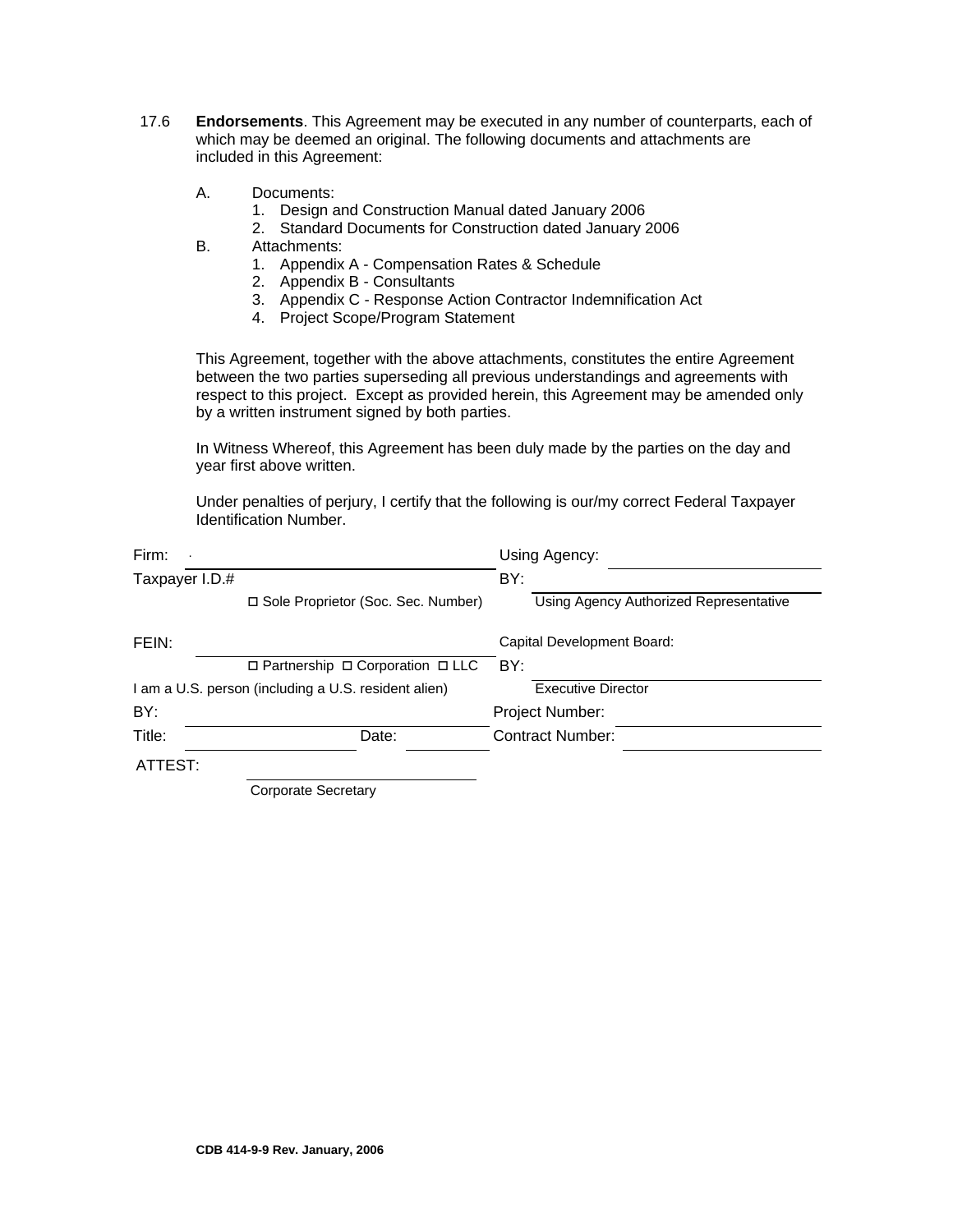## **APPENDIX A**

|    | A/E NAME:<br><b>CONSTRUCTION</b>                           | CDB PROJECT NO.                          |                                            |      |
|----|------------------------------------------------------------|------------------------------------------|--------------------------------------------|------|
|    | <b>BUDGET:</b>                                             | CONTRACT NO.                             |                                            |      |
|    | <b>DESIGN BUDGET:</b>                                      |                                          |                                            |      |
|    |                                                            |                                          |                                            |      |
| Α. | <b>BASIC SERVICES FEE:</b>                                 |                                          | 0.00                                       |      |
| В. | <b>ADDITIONAL SERVICES: (See Attachment)</b>               |                                          | 0.00                                       |      |
| C. | <b>CONSTRUCTION ADMINISTRATION: (CAF)</b>                  |                                          | 0.00                                       |      |
|    | <b>TOTAL ITEMS A, B, C:</b>                                |                                          |                                            | 0.00 |
| D. | OVERHEAD & PROFIT MULTIPLIER (ITEMS B & E):                |                                          | 2.60                                       |      |
| Е. | ON-SITE REPRESENTATIVE REIMBURSEMENT ALLOWANCE             |                                          |                                            | 0.00 |
| F. | <b>REIMBURSABLE EXPENSES:</b>                              |                                          |                                            |      |
|    | <b>SUB-SOIL INVESTIGATION:</b><br>1.                       |                                          | 0.00                                       |      |
|    | DESIGN PHASE MATERIAL TESTING<br>2.                        |                                          | 0.00                                       |      |
|    | <b>CONSTRUCTION PHASE MATERIALS</b><br>3.                  |                                          | 0.00                                       |      |
|    | PRINTING BID DOCUMENTS IN EXCESS OF<br>4.                  | <b>SETS</b>                              | 0.00                                       |      |
|    | 5.                                                         |                                          | 0.00                                       |      |
|    | 6.                                                         |                                          | 0.00                                       |      |
|    | 7.                                                         |                                          | 0.00                                       |      |
|    | 8.                                                         |                                          | 0.00                                       |      |
|    | <b>TOTAL ITEM F:</b>                                       |                                          | \$                                         | 0.00 |
|    | <b>PROJECT SCHEDULE</b>                                    |                                          | <b>BASIC SERVICES FEE PAYMENT SCHEDULE</b> |      |
|    | Program Analysis                                           | Program Analysis                         | 11%                                        |      |
|    | Schematic Design                                           | <b>Schematic Design</b>                  | 9%                                         |      |
|    | Design Development<br>50% Bid Documents                    | Design Development                       | 13%                                        |      |
|    | 75% Bid Documents                                          | <b>Bid Documents</b><br><b>Bid Phase</b> | 34%<br>4%                                  |      |
|    | 100% Bid Documents                                         | <b>Construction Phase</b>                | 22%                                        |      |
|    | <b>Bid Documents Released</b><br><b>Prime Contract Bid</b> | <b>Construction Close-out</b>            | 7%                                         |      |
|    | Construction (Substantial)                                 |                                          |                                            |      |
|    | Construction (Close-out)<br>A/E Contract Ending Date       | <b>Negotiated Start Date:</b>            |                                            |      |
|    |                                                            |                                          |                                            |      |
|    |                                                            |                                          |                                            |      |
|    | Total Contract Obligation $(A + B + C + E + F)$            |                                          | \$                                         |      |
|    |                                                            |                                          |                                            |      |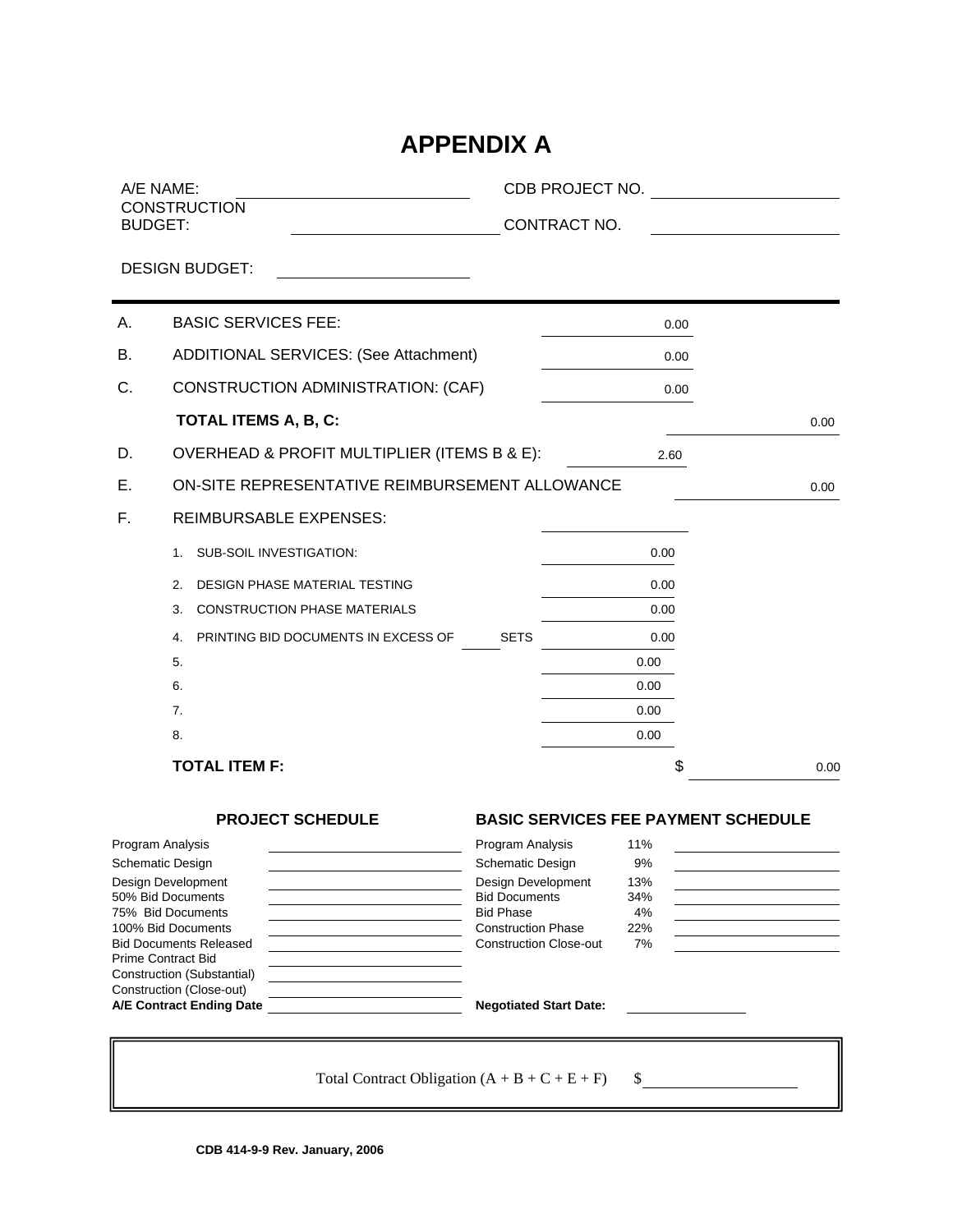## **APPENDIX B**

## **A/E'S CONSULTANTS**

In compliance with Paragraph 2.6 of this agreement, the A/E submits the following list of proposed consultants to be employed on this project. No changes to this list are to be made without prior approval of CDB Administrator of Contract Administration.

If consultants are not employed on this project please indicate so by inserting the word "None" below.

| <b>Consultant Name &amp; Address</b>                                                                                                 | Discipline                       | Consultant Fee (Approx.) | If Applicable                                                                                                         |
|--------------------------------------------------------------------------------------------------------------------------------------|----------------------------------|--------------------------|-----------------------------------------------------------------------------------------------------------------------|
| <b>FEIN</b>                                                                                                                          | <b>Prequalification Expires:</b> |                          | $\square$ MBE<br>$\square$ FBE<br>□ Black<br>□ Hispanic<br>□ Asian American<br>□ American Indian or<br>Alaskan Native |
|                                                                                                                                      |                                  |                          | $\square$ MBE<br>$\square$ FBE                                                                                        |
| <u> 1989 - Johann Stoff, deutscher Stoff, der Stoff, der Stoff, der Stoff, der Stoff, der Stoff, der Stoff, der S</u><br><b>FEIN</b> |                                  |                          | $\Box$ Black<br>□ Hispanic<br>□ Asian American                                                                        |
| <u> 1980 - Andrea Station Barbara, politik eta provincia eta provincia eta provincia eta provincia eta provincia</u>                 | Prequalification Expires:        |                          | □ American Indian or<br>Alaskan Native                                                                                |
| <u> 1989 - Johann Stein, mars an deus Amerikaansk kommunister (</u><br><b>FEIN</b>                                                   |                                  |                          | $\square$ MBE<br>$\square$ FBE<br>$\Box$ Black<br>□ Hispanic<br>□ Asian American                                      |
|                                                                                                                                      | <b>Prequalification Expires:</b> |                          | □ American Indian or<br>Alaskan Native                                                                                |
| <b>FEIN</b>                                                                                                                          |                                  |                          | $\Box$ MBE<br>$\square$ FBE<br>□ Black<br>□ Hispanic<br>□ Asian American                                              |
|                                                                                                                                      | Prequalification Expires:        |                          | □ American Indian or<br>Alaskan Native                                                                                |